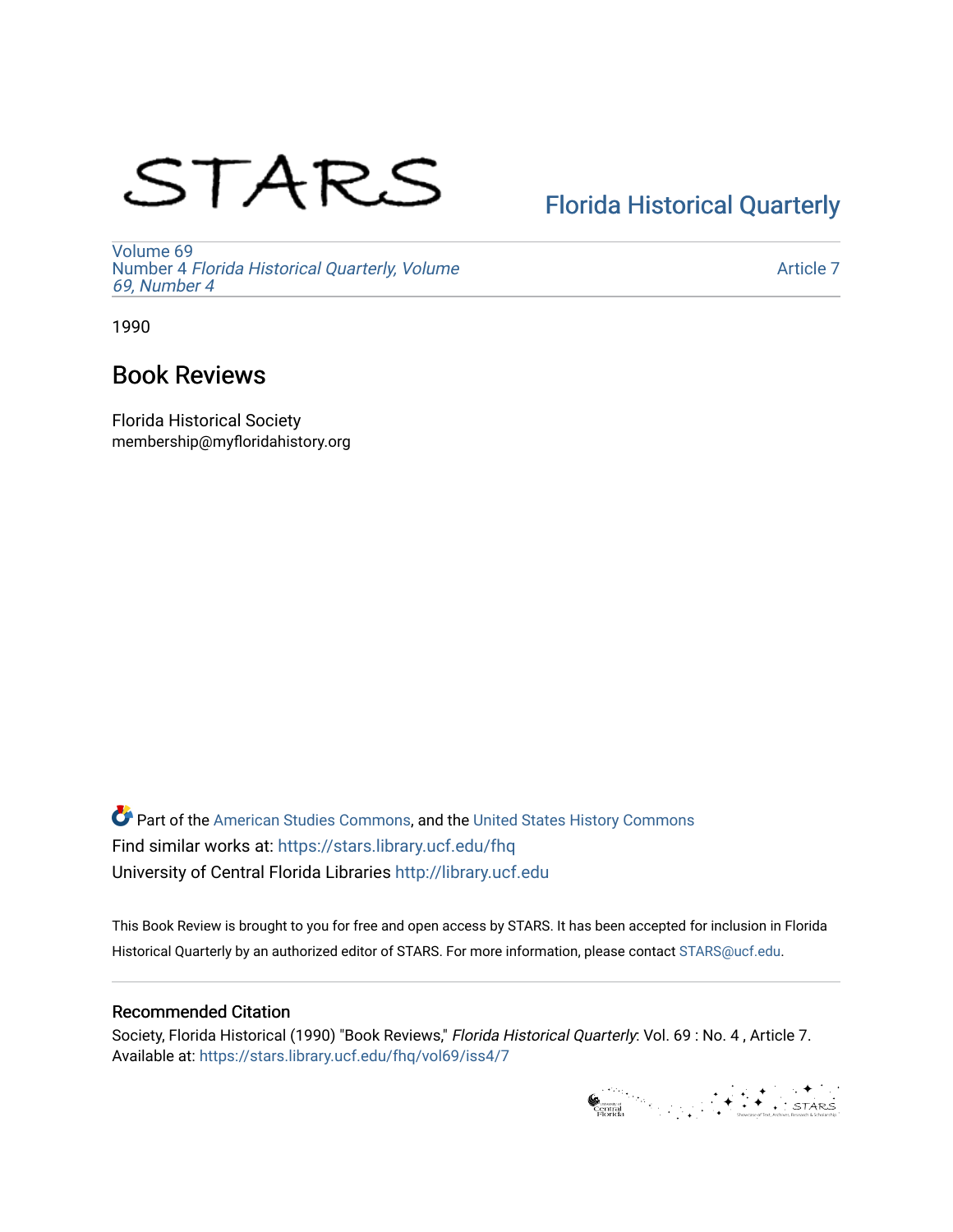*Los Sobrevivientes de la Florida: The Survivors of the De Soto Expedition.* By Ignacio Avellaneda. (Gainesville: P. K. Yonge Library of Florida History, University of Florida Libraries, 1990. ii, 104 pp. Foreword, preface, introduction, tables, notes, index. \$18.50.)

Ignacio Avellaneda has provided scholars with a detailed portrayal of the survivors of the Hernando de Soto expedition through the present southeastern United States. His list of survivors is the most complete assembled to date, adding sixty-three names to the list of 194 previously assembled by John R. Swanton. But this work is much more than a mere listing of survivors. Avellaneda has added details about the lives of the participants in the expedition, including such biographical data as their places of birth, ages, occupations, and education.

While Swanton relied on the four narrative accounts of the expedition by Ranjel, Biedma, Elvas, and Garcilaso, Avellaneda built on this earlier work using microfilms and photostats of many previously unpublished documents on file at the P. K. Yonge Library of Florida History at the University of Florida. The subsequent biographical data were analyzed with interesting results. Avellaneda concludes (p. 74) that the typical conqueror was a twenty-four-year-old male Spaniard born either in Extremadura or Castilla. He was literate or at least knew how to sign his name. While most were commoners by birth, a few were hidalgos. Those who were not a military leader or an administrator had their chances of survival reduced to roughly 50 percent. Most of the survivors lived in Mexico or continued on to Peru.

There are all kinds of small gems of information. For example, several of the survivors mention (apparently in answer to a question) that de Soto had a fine tent made of Peruvian wool. Also of interest, at least two free blacks were members of the expedition.

The details mentioned in the short biographical sketches of the survivors suggest that there may be considerably more infor-

[483]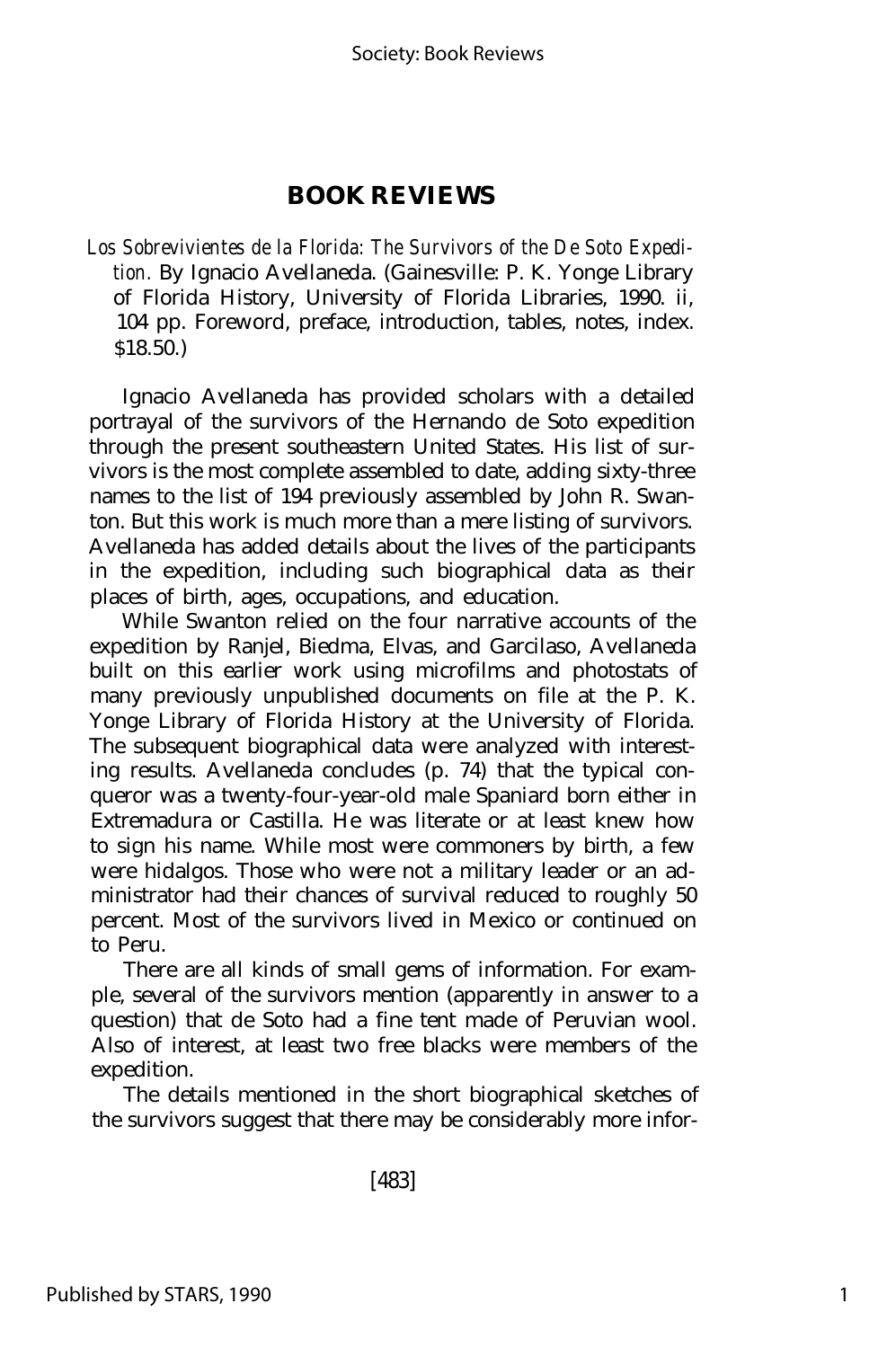mation on the de Soto expedition in the documents that Avellaneda used. For example, in his sketch of Hernan Suarez de Maruelas (p. 54), Avellaneda notes that a probanza made by Suarez contains "interesting descriptions of some of the actions that took place in Florida during the de Soto expedition, especially around Mobila, Chicasa, and Tascalusa." Other bibliographic sketches suggest that further treasures of information lie in the documents. There is also the suggestion of a sixth chronicle of the de Soto expedition by Alvaro de la Torre (p. 56). If an additional account of the expedition could be found, it might assist scholars in unravelling a number of problems about the route and the native societies encountered.

My only disappointment with the book was the lack of references to the members of the de Soto expedition who later returned to the Southeast as members of the Tristan de Luna expedition of 1559. Perhaps this information simply is not available in Avellaneda's sources, or perhaps he did not consider it important in a book about the survivors of the de Soto expedition, certainly an understandable position.

This book is carefully researched and is an important contribution to our knowledge of early Spanish exploration of the New World. It is highly recommended.

*University of South Alabama* MARVIN T. SMITH

*Charles H. Jones, Journalist and Politician of the Gilded Age.* By Thomas Graham. (Tallahassee: Florida A & M University Press, 1990. x, 207 pp. Acknowledgments, introduction, illustrations, photographs, notes, bibliography, index. \$24.95.)

Charles Henry Jones— journalist, editor, publisher, and politician— made his mark among the second echelon of public figures in Gilded Age America. Born in Talbot County, Georgia, in 1848, Jones moved to New York following the Civil War to seek a career. He became, in his own words, a "hack literary writer" (p. 14). He moved to Florida in the winter of 1880-1881. Failing in an attempt to buy the *Daily Florida Union* in Jacksonville, Jones established the *Florida Daily Times.* In 1883, following the death of the former paper's owner, he merged the two into the *Florida Times-Union.*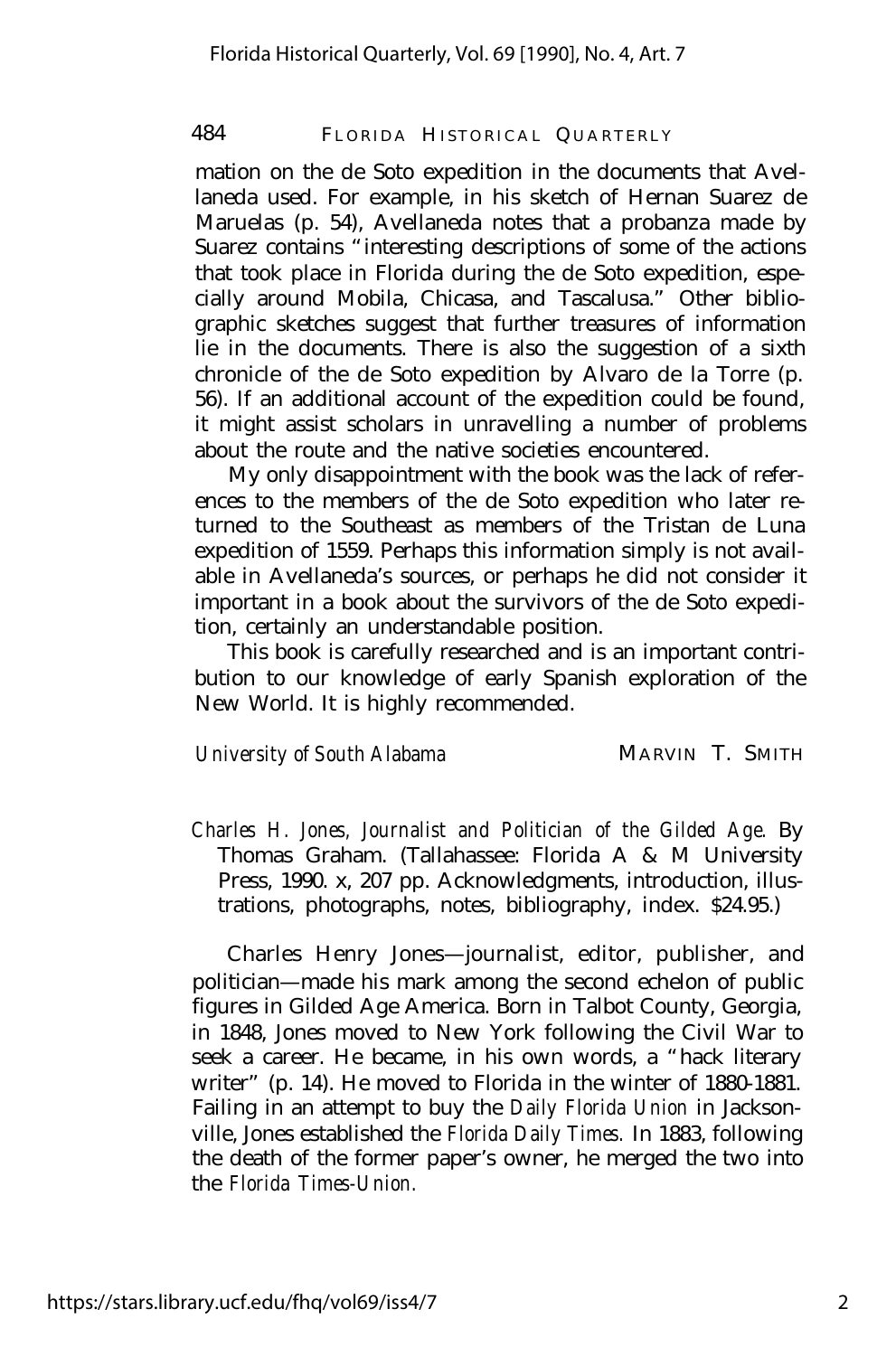The 1880s were years of great entrepreneurial opportunity in Florida for men like Hamilton Disston, Henry Flagler, and Henry Plant. In Jacksonville, William Barnett already had opened his bank, Wellington Cummer built his first saw mill, and Duncan Fletcher began his law practice. Jones provided the newspaper to celebrate growth in both the city and the state. By the time of his departure in 1887, Jones had become Florida's leading editor and political meddler. For the newspaper, he introduced wire-service coverage of national and international events, and he recruited correspondents from across the state to send him local news. On the editorial side, Jones followed the example of the *Springfield (Mass.) Republican,* seeking to become "outspoken, fearless and independent" (p. 23) in support of good government and civic improvement.

Yet despite his good intentions to become an independent force in governmental affairs, Jones became deeply embroiled in politics. He helped select candidates for political office and too frequently provoked factional fights which enhanced partisan conflict, making the issues secondary. On the issues, Jones was a southern Democrat supporting low tariffs, limited government, and white supremacy. In Florida he advocated funding for public schools, a railroad regulatory commission, and the poll tax. He opposed lynching. By regional standards, Jones was a racial moderate who encouraged schooling and economic opportunities for blacks. James Weldon Johnson worked briefly for Jones at the *Times-Union* and remembered him favorably.

Jones's efforts to overturn Democratic party leadership in Duval County and to direct the state party prompted his critics to start a rival newspaper challenging his authority in Jacksonville and Florida. About this time, Jones became involved in organizing the American Newspaper Publishers Association nationally which led to an offer to become editor of the *Missouri Republican,* a once-prominent, but faltering, St. Louis newspaper. Jones sold the *Times-Union* to his Jacksonville antagonists and moved to the bigger arena. In Missouri, Jones again combined aggressive journalism with political machinations on the local, state, and national levels. He increasingly supported the West-South axis of protest politics against the gold standard, monopolists, and financial barons of the East. His major achievement was drafting the 1896 Democratic party platform in support of William Jennings Bryan. Ill health forced Jones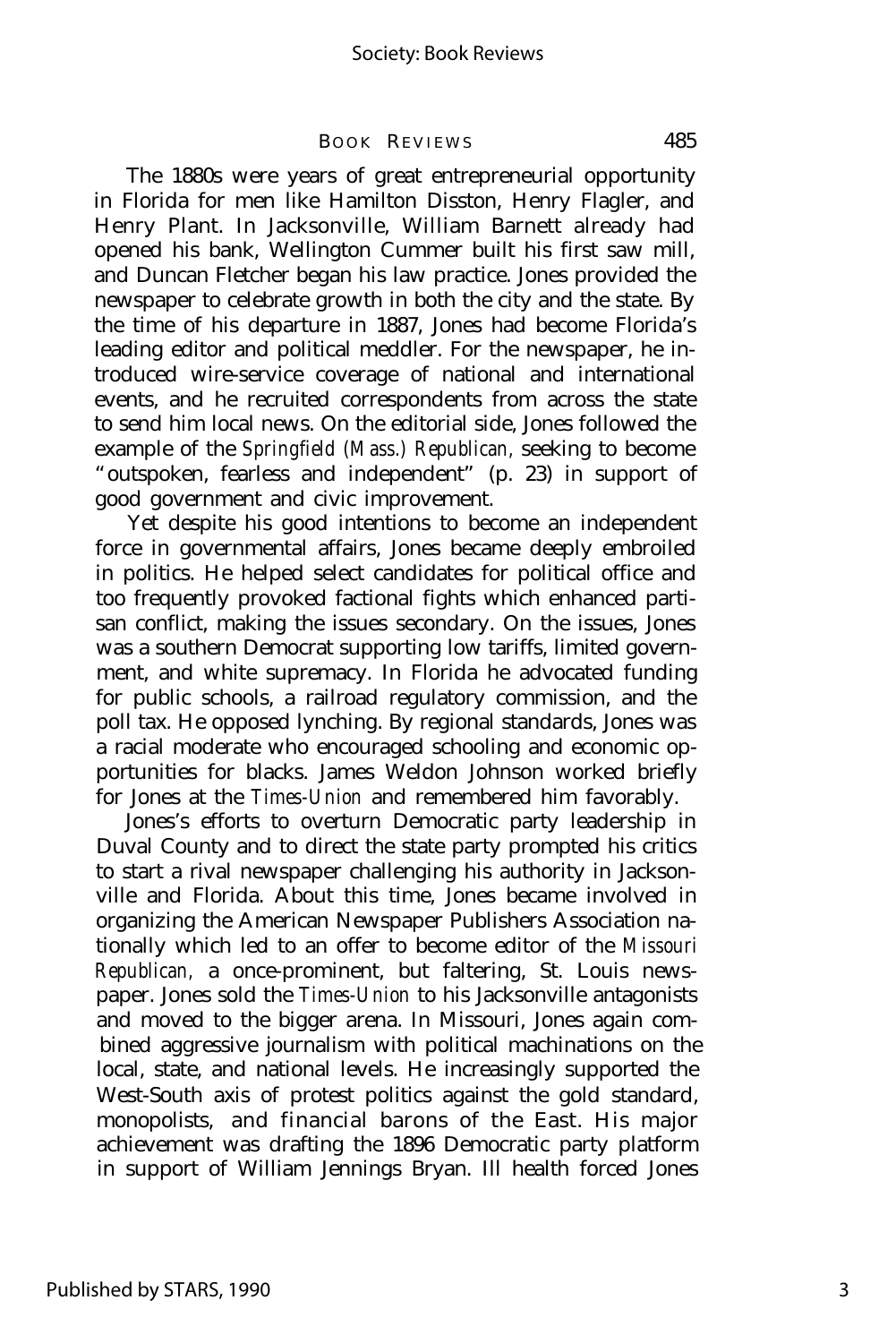into semi-retirement the following year, and he remained in retirement until his death in 1913.

Jones was a workaholic, very bright, aggressive, egotistical, seemingly humorless, physically short, and bewhiskered. Besides his passion for journalism and politics, there seemed few interests in his life. Certainly he neglected his family. Culture, travel, religion, and other diversions of the era rarely are mentioned in connection with Jones's life, at least until Jones's health failed. Like many other Gilded Age entrepreneurs, Jones lived to work.

Professor Graham has produced a solid, scholarly, well-written biography. Periodically one gets bogged down in the political infighting in Florida or Missouri. Historians of American journalism may wish for greater attention to Jones's impact upon the major transformations taking place in that profession during the Gilded Age. Floridians will enjoy the three chapters on the Jones years in this state and wish for more, especially relating to the other major figures working here during his brief six years in Jacksonville. Jones's career, if not his full life, is well covered. Graham has brought us one "of the lesser-known figures . . . who did indeed help to shape the history of the late nineteenth century" (p. 162).

*University of North Florida* JAMES B. CROOKS

*Florida Portrait: A Pictorial History of Florida.* By Jerrell Shofner. (Sarasota: Pineapple Press, 1990. 255 pp. Prologue, illustrations, photographs, epilogue, bibliography, index. \$29.95.)

The subtitle of a book which includes the words, "A Pictorial History," usually brings to mind a paste-up volume of tired, old pictures and a nondescript text, with a slick, enticing cover intended to lure a prospective holiday purchaser into a quick means of crossing off the list the name of a hard-to-please gift recipient who "likes history." This work, a reentry into the bookpublishing field by the Florida Historical Society, happily does not fit that description.

This book does have the attractive visual appeal to be expected, but there is more. The time-worn photographs are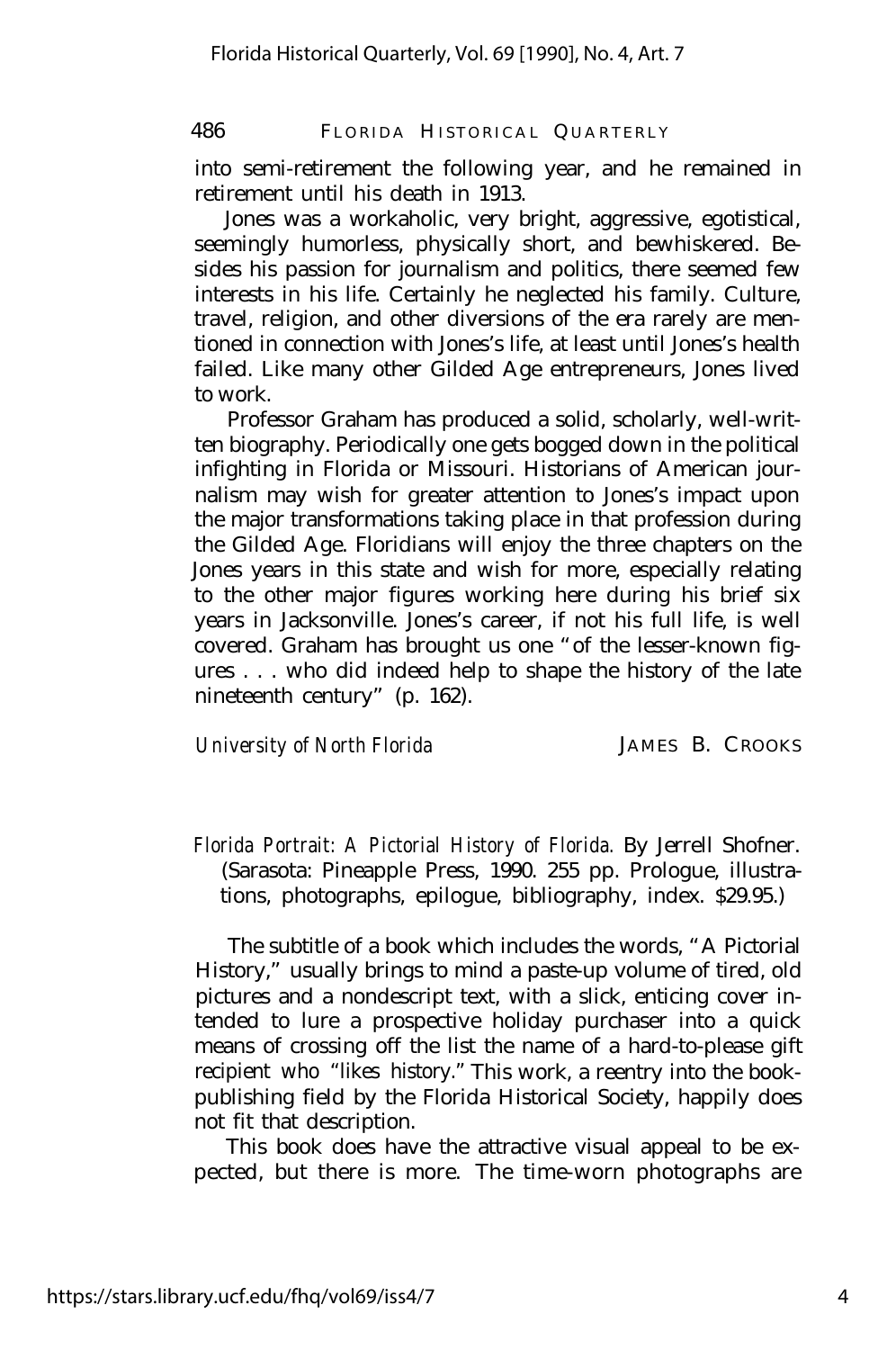there, of necessity, but there are many "rarely or never before published." And the text is carefully and accurately written by a leading, award-winning Florida historian, Jerrell Shofner, who possesses that too-frequently absent talent of being able to combine good writing with good history. Aside from a somewhat redundant tendency to overwork the participial phrases in beginning his sentences, the book reads well. It would be carping and petty to argue minor lapses, but one easily may conclude that Professor Shofner is a better historian than mathematician when he writes that, after Ponce de León sailed from Puerto Rico to present-day Florida "in early 1513," he returned in 1521 after "nine years elapsed."

A wide range of time is detailed in this single volume, from first Floridians through Spanish and English occupation, the American Civil War, politics, growth, World Wars, Space Age, tourism, and the outlook for the future. An adequate bibliography and index are included.

Special notice should be taken of the advertisers, *sine qua non,* whose advertisements in the back of the book were low-key, following historical themes concerning their business endeavors. The Pineapple Press, Inc., has performed a creditable task in the manufacture of this book, which also deserves mention.

Even though Christmas, 1990, will have passed before publication of this review, *Florida Portrait* would be a good purchase for future gifts and for the reader of this review, who has proved by now that he or she, too, "likes history."

# *Florida Museum of Natural History* WILLIAM M. GOZA

*Thrills, Chills, & Spills - A Photographic History of Early Aviation on the World's Most Bizarre Airport - The Beach at Daytona Beach, Florida.* By Dick and Yvonne Punnett. (New Smyrna Beach: Luthers, 1990. xv, 110 pp. Acknowledgments, introduction, photographs, biographical references, index. \$17.95, paper.) Note: Mail distribution handled by Mrs. Yvonne Punnett, 115 Coquina Avenue, Ormond Beach, FL 32174-3303. Add \$2.00 for S & H. Fla. residents also add \$1.08 state sales tax.

Daytona Beach's long, wide beach, composed of hardpacked sand, made it a mecca for automobile and motorcycle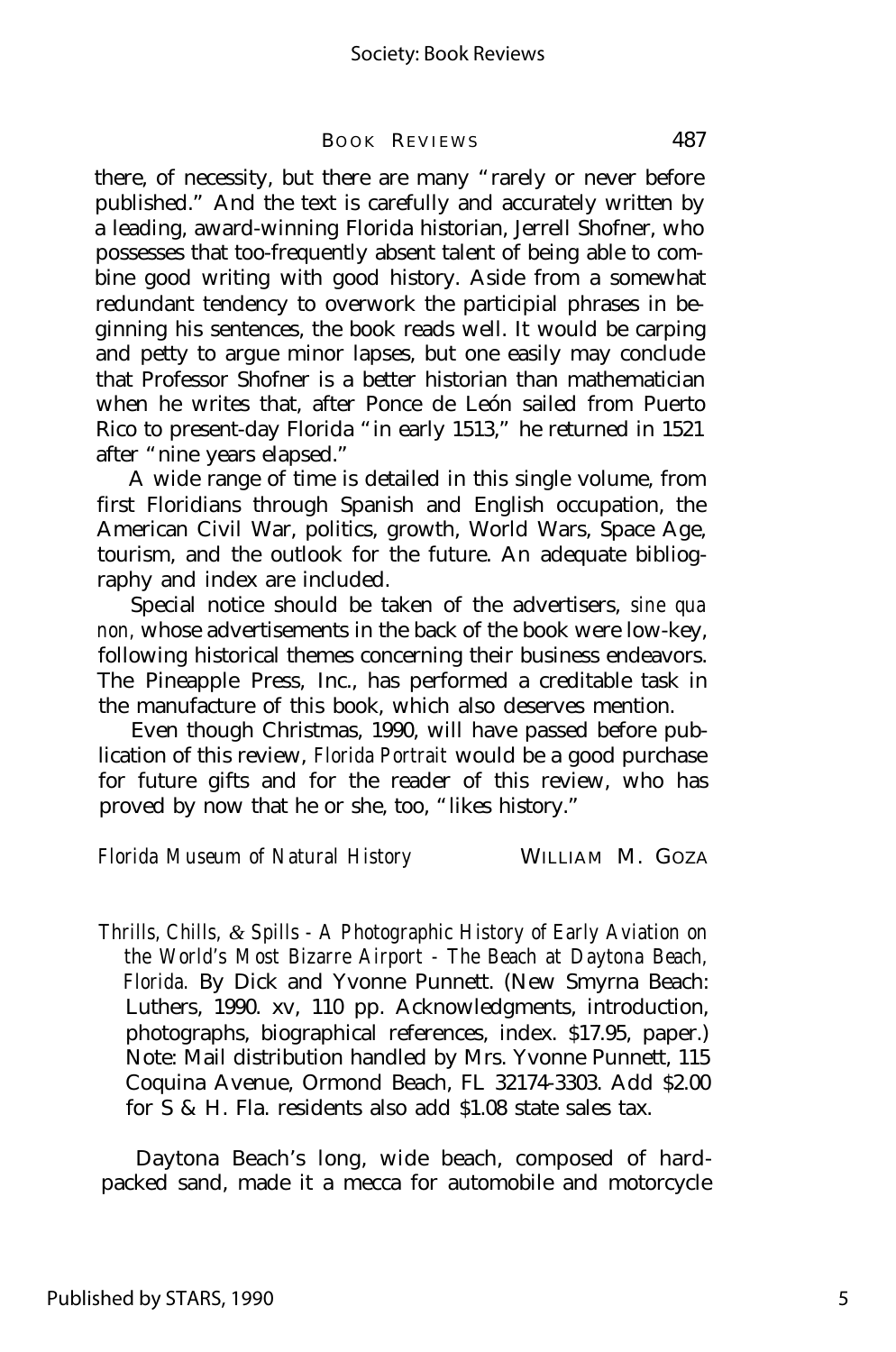racing for many years. But few, except the most ancient locals or aviators, know that as one of the world's best natural airports it was used heavily by pioneeer aviators. *Thrills, Chills, & Spills* revives those memories and, in the process, transcends the usual scope of a local aviation history, for this book also should appeal to anyone interested in aviation history nationwide. There is another appeal considering the odd nature of a beach airport. It was used by automobiles, bathers, bicycles, and airplanes all at the same time, and the results of this strange jumble forms the basis of colorful anecdotes. The beach airport was indeed "bizarre"!

Dick Punnett wrote the text. He is the author of eight fiction books for children, but in *Thrills, Chills,* & *Spills* he demonstrates that he also has a knack for non-fiction creativity. By informalizing and humanizing the traits of his subjects, he entertains and captures his readers, at the same time delivering to them in an interesting manner the history he has to relate.

The Punnetts are meticulous researchers. They have studiously uncovered the early Daytona Beach story from both area and national sources, including interviews with early pilots and their descendents located all over the eastern United States. They also have located remarkably clear photographs of virtually every action, most of which will be completely new to present-day viewers. They will see what are probably the earliest surviving aerial photographs taken in Florida. The intriguing series of crash photographs clearly buttresses the choice of the title *Thrills, Chills, & Spills.* Every page contains a photograph or illustration. The eleven-inch wide pages allow the photographs to be of generous size, and they are well captioned.

The book also reveals that the beach was used by early aircraft designers as an ideal proving ground for aircraft testing. The world's first twin-engine airplane, flight-tested on the beach in 1910, is pictured in a photograph published for the first time. Several flying records also were set on this beach. Additionally, there is extensive coverage of the first woman to fly in Florida, Ruth Bancroft Law, the fifth woman to receive a pilot's license in the United States. She made her first flight from Daytona Beach in January 1913, and she also was the first woman to loop an airplane, performing the feat above the beach December 17, 1915. Other nationally famous pilots who flew from this beach were J. A. D. McCurdy, Clarence Chamberlin, Charles K.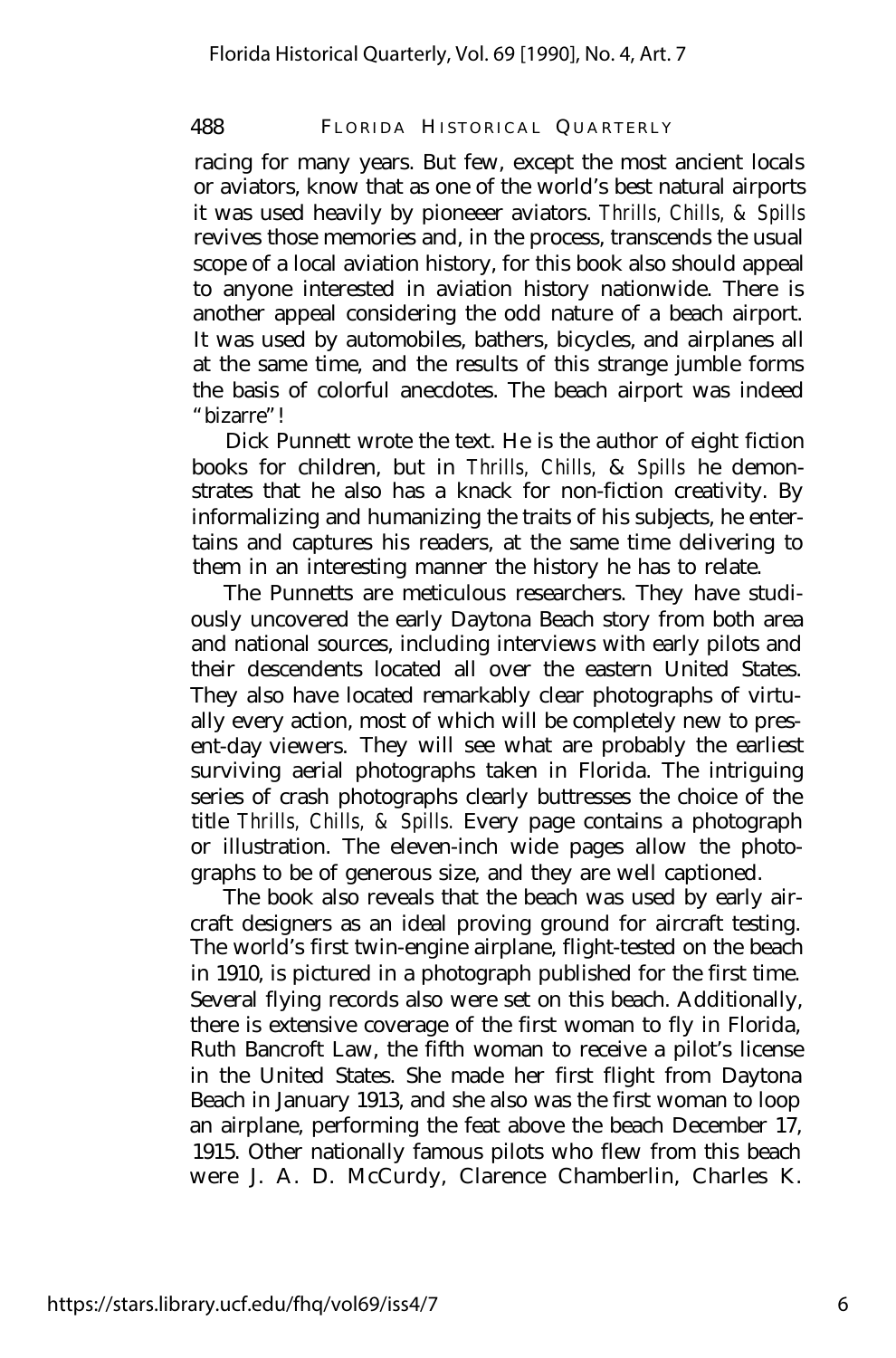Hamilton, Glenn Messer, William Brock, C. B. D. Collyer, and Daytona's own Ervin Ballough. The admired and respected Bill Lindley was based there from 1919 to 1930 and was in the midst of most of the action.

*Thrills, Chills, & Spills* breaks new ground in Florida aviation history. In my opinion, no other Florida city has produced a local aviation pictorial history that can match this one. The book's excellent physical layout, lively and informal text, and snappy captions make it an ideal model for anyone contemplating the production of a local photographic aviation history.

*Jacksonville, Florida* JOHN P. INGLE, JR.

*Florida Lighthouses.* By Kevin M. McCarthy. (Gainesville: University of Florida Press, 1990. 134 pp. Introduction, maps, table, illustrations, index. \$19.95 cloth, \$9.95 paper.)

*Great American Lighthouses.* By F. Ross Holland, Jr. (Washington, DC: Preservation Press, 1989. 346 pp. Foreword, preface, acknowledgments, photographs, illustrations, epilogue, bibliography, photographic sources, index. \$16.95 paper.)

These two books on lighthouses cover the coastlines about as comprehensively as a casual reader with a special interest in Florida might desire.

Dr. McCarthy focuses on beacons in Florida individually, from Fernandina to Pensacola, providing historical background, sidelights on keepers and their families, literary references, and even ghost tales. His incisive text is enhanced by William L. Trotter's full-color paintings of each structure at its prime. And those wishing to visit any of the thirty sites in Florida will find detailed maps as well as written directions on how to reach them.

For a broader context on lighthouses generally, F. Ross Holland, Jr., traces development back to 300 B.C., when an open flame on the Tower at Pharos guided ships. It was fueled by wood, coal, bales of okum, and pitch. By the time Boston harbor beamed the first permanent light in the New World in 1716, oil lamps gave off the glow.

While Holland's volume delineates background on individual lighthouses coast to coast— and in Hawaii and Alaska as well— he concentrates only on those on, or eligible for, the Na-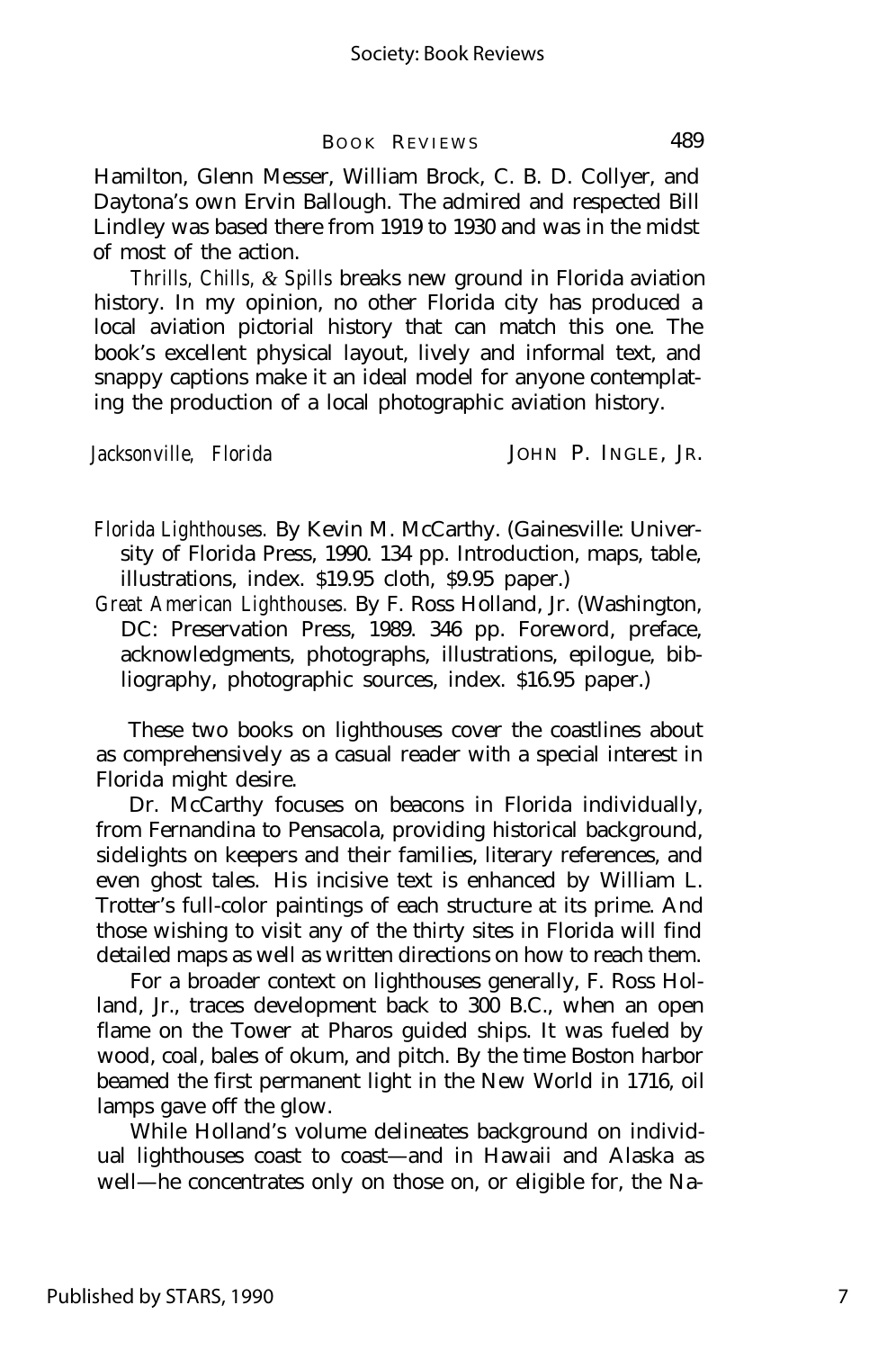tional Register of Historic Places. Thus, only twenty-two of Florida's sites are included, alphabetically, and they are split because of his sectional divisions into the Southeast and the Gulf of Mexico.

In his Florida book, McCarthy follows the coastline geographically from the Georgia line to the Keys, then northwestward to Pensacola. He personally visited every beacon he could reach, and he plumbed the National Archives for logbooks on all of them.

Some of the historical incidents relating to Florida's lighthouses are well known, such as the harrowing Second Seminole War ordeals of keepers besieged by Indians at Carysfort Reef and at Cape Florida; the role of Colonel Robert E. Lee in surveying Egmont Key at the mouth of Tampa Bay; and Lieutenant George E. Meade's activities in building innovative, storm-resistant structures in the Florida Keys. McCarthy also relates how the lights weathered or toppled in storms, sometimes aided rumrunners, and provided beams of hope to Cuban refugees. And he details how the presence of German submarines off the Florida coasts affected operations at several lighthouses during World War II.

McCarthy cites a number of literary references to Florida lighthouses— most numerous in Ernest Hemingway's 1947 novel, *To Have and Have Not,* and in his short story, "After the Storm" (1932). He apprises us also of James Fenimore Cooper's setting in his 1848 novel, *Jack Tier,* at Garden Key Lighthouse, and reminds us that Stephen Crane's *Open Boat* has a tie to the Ponce de Leon Inlet Lighthouse, then known as Mosquito Inlet. Lastly, Alexander Key's *Island Light* (1950) concerns Cape St. George Lighthouse at Apalachicola. *Florida Lighthouses* also tells of reputed ghosts at Key Largo's Carysfort Key Lighthouse and at Seahorse Key Lighthouse near Cedar Key.

With most lighthouses automated today, Ross Holland, Jr., asserts that the picturesque structures of the past serve little practical purpose. Smaller, lighter modern lights can beam just as well from a pole or a skeleton tower. Since *Great American Lighthouses* was published by the National Trust for Historic Preservation, Holland devotes a chapter to "Keeping the Lights" through restoration, conversion to other uses, and preserving them historically.

*Tampa Tribune* LELAND M. HAWES, JR.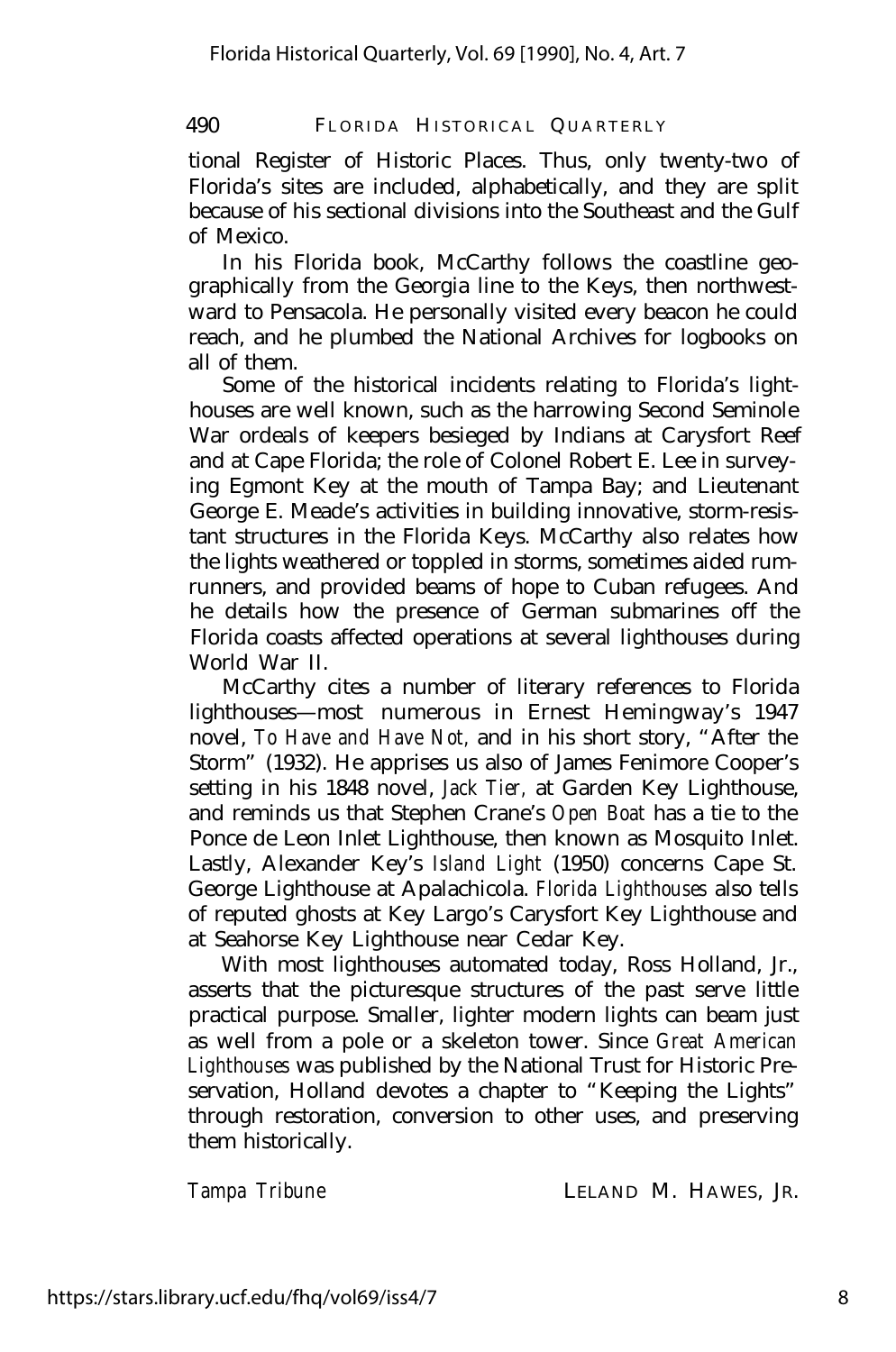*The Juan Pardo Expeditions: Exploration of the Carolinas and Tennessee, 1566-1568.* By Charles Hudson. (Washington, DC: Smithsonian Institution Press, 1990. xii, 342 pp. Preface, photographs, illustrations, maps, notes, documents. \$39.95.)

Charles Hudson's study of the Juan Pardo expeditions will stand for many years as the premier scholarly account of an important episode in southern history. More than this, it is a model of a new genre of highly productive collaborations among cultural anthropologists, archaeologists, historians, and linguists, focused upon current issues springing from the commemoration of the New World encounter.

This book's subject is the effort of Captain Juan Pardo to explore and pacify the interior of North America, starting from the Atlantic port town of Santa Elena in present-day South Carolina. Under orders from Pedro Menéndez de Avilés, Pardo led two similar expeditions inland between 1566 and 1568. The first reached the foot of the Appalachians at the Indian town of Joara, where Pardo built and garrisoned a small fort. On the second expedition, Pardo retraced his steps and crossed the Appalachians into the Tennessee Valley, reaching territory controlled by the paramount chief of Coosa. Upon his return to Santa Elena, Pardo had built and garrisoned six small forts meant to defend the conquered territory.

As Hudson explains, the entire effort was a failure— yet another ill-conceived episode in a long string of Spanish misfortunes in La Florida beginning with Juan Ponce de León. Pardo's forts soon were overwhelmed by hostile Indians. From our vantage the mission seems quite absurd: he and his small force were instructed, among other duties, to establish a road to the silver mines in Zacatecas, in northwest Mexico. Such was the Spaniard's faulty geographical knowledge of the North American continent six decades after Columbus's discovery.

But to the modern student of Spanish-Indian encounters in southeastern North America, the documentary record left by the Pardo expeditions has great significance. This is largely due to the retrieval from obscurity of the so-called "Long Bandera" relation, which chronicles in obsessive detail the events of the second expedition. Nearly one-half of this book presents this and the other most pertinent documents in Spanish transcription, with carefully crafted English translations and annotations by Paul E. Hoffman. With the publication of this material the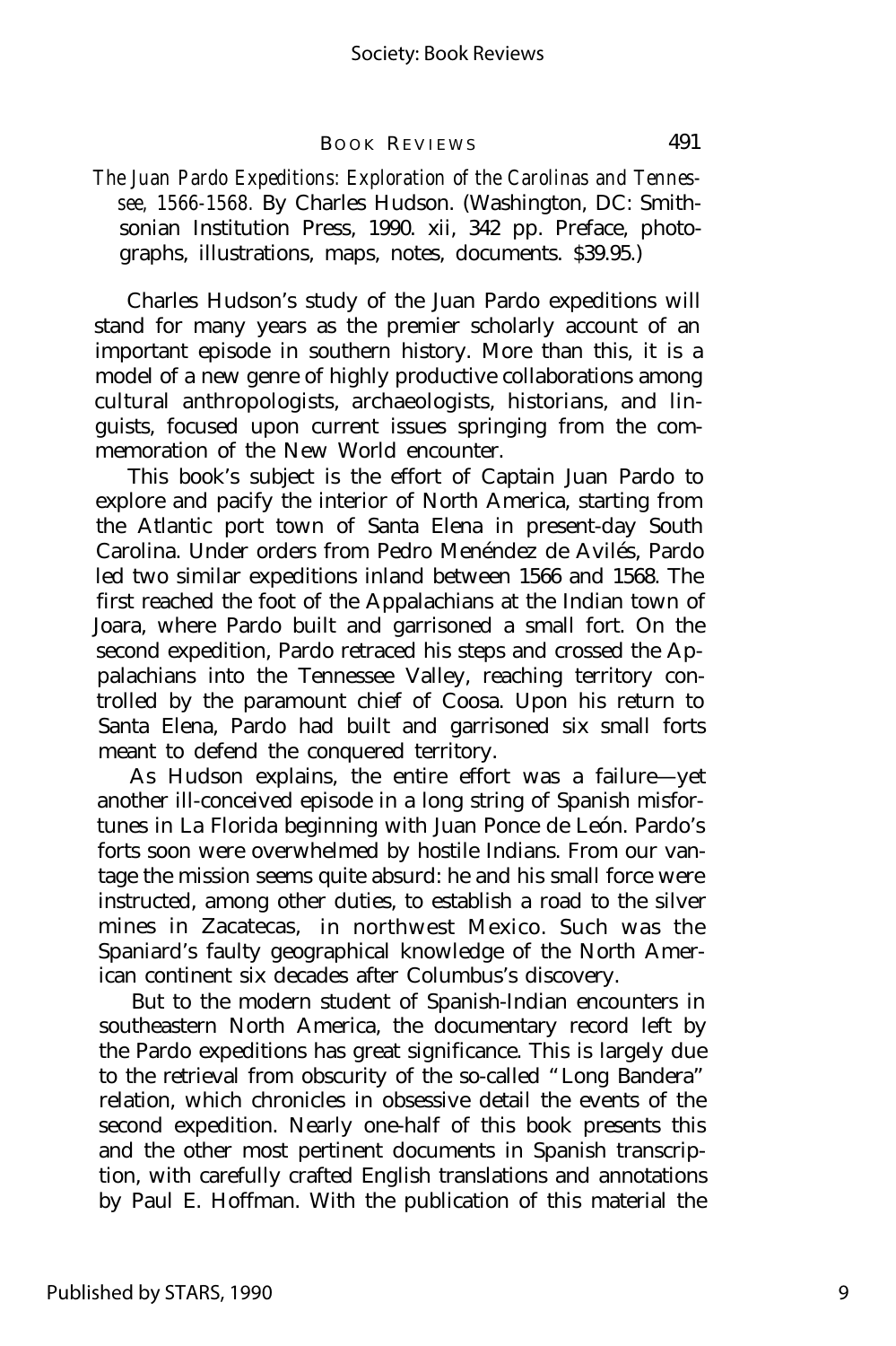Pardo expeditions take their rightful place alongside the betterknown exploits of Narváez, de Soto, Luna, and Menéndez in the same region.

Among the fruits of Hudson's study are these: for the first time it is possible to map Pardo's itinerary onto the landscape of the Carolinas and Tennessee with some degree of confidence. Already this exercise has led to a reassessment of the passage of de Soto, who visited some of the same towns. Importantly, Hudson uses this material to reconstruct political dynamics within two of the most important complex societies in the native Southeast: Cofitachequi and Coosa. Here, too, are found clues to the early history of the Cherokees and Catawbas and to the ethnic identity of peoples heretofore known only through archaeology. For example, a persistent archaeological debate over the ethnic affinities of Dallas culture in the Tennessee Valley seemingly is settled by this evidence. The Dallas people in the sixteenth century largely were Koasati speakers and were not the ancestors of the later Cherokee in the same localities. Such grist for the mill of archaeological reconstruction is a major contribution.

The book introduces us to such phenomena as the female chiefs of Guatari, reminiscent of the Lade of Cofitachequi in de Soto's time. Concerning the behavior of the native nobility, Hudson constructs a series of "sociograms" showing patterns of visitation and tribute payment among native chiefs of the Piedmont. We observe long-distance alliances in action as the paramount chief of Coosa rallies his allies to oust Pardo in a coordinated ambush. Hudson is quite thorough in wringing from these documents every item of ethnographic importance they contain.

Historians interested in the Spanish colonization of North America will not be less well rewarded. These adventures yield important insights into the truly continental ambitions of Menéndez.

This book will attract critics, as it purveys a "route" to be debated, but there will be no doubt about its overall success. For the historian, for the cultural anthropologist, and for the archaeologist, seldom have the boundaries between our disciplines been so engagingly transgressed. Would that we all had such facility with the purview of our scholarly brethren.

*University of Alabama* VERNON JAMES KNIGHT, JR.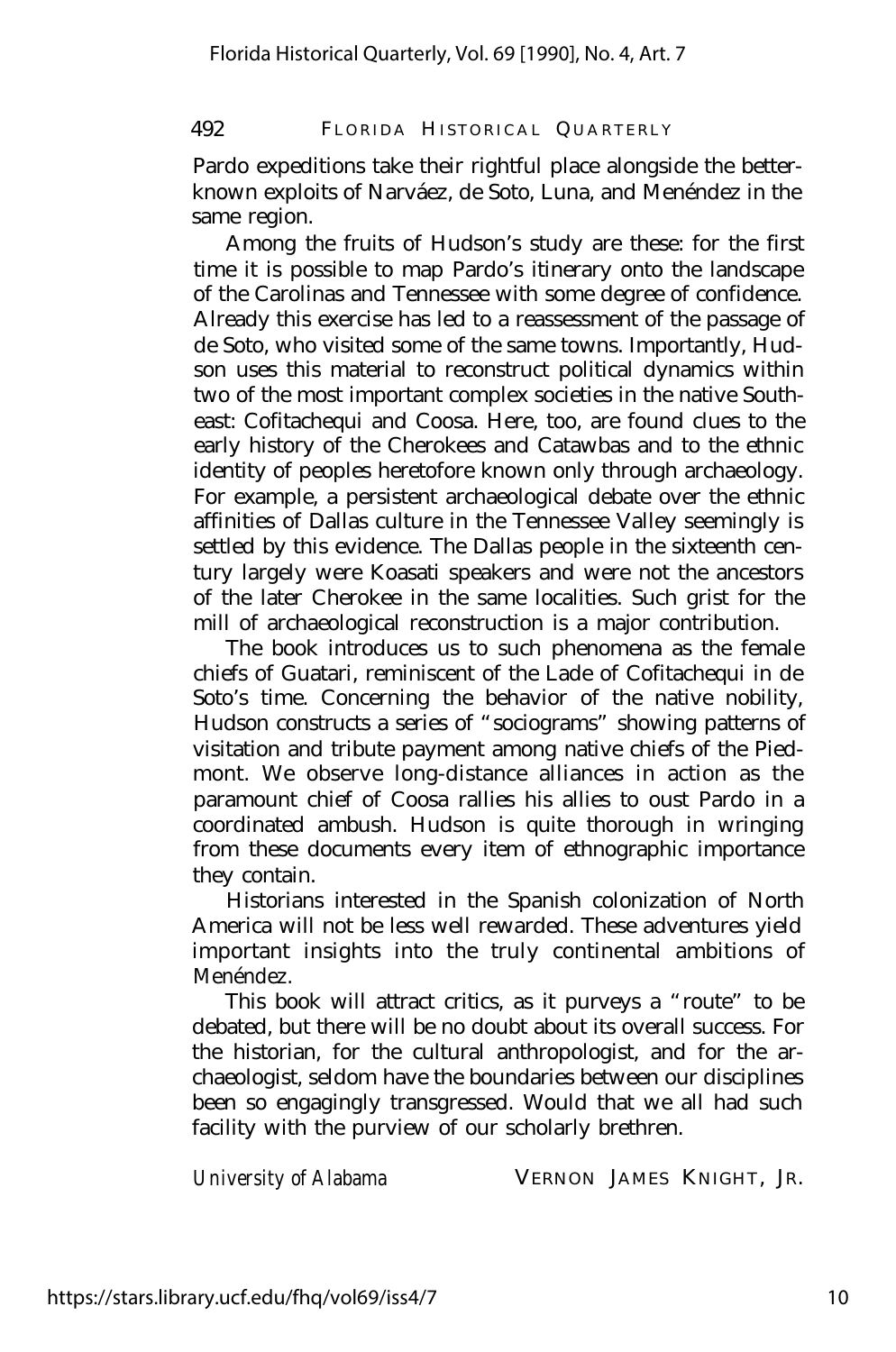*A New Face on the Countryside: Indians, Colonists, and Slaves in South Atlantic Forests, 1500-1800.* By Timothy Silver. (Cambridge: Cambridge University Press, 1990. xii, 204 pp. Preface, acknowledgments, maps, illustrations, notes, index. \$39.50 cloth; \$10.95 paper.)

In 1983, William Cronon published a remarkable book, *Changes in the Land: Indians, Colonists, and the Ecology of New England,* which traced the environmental history of colonial New England. Synthesizing a variety of sources from humanistic and scientific disciplines, Cronon examined the environmental impact of Native Americans and Anglo-Americans on the northeastern forests. Now, seven years later, Timothy Silver has produced a companion volume that examines the environmental impact of Native Americans, Anglo-Americans, and Afro-Americans on the southeastern forests.

Silver's and Cronon's books are examples of the exciting work that is taking place within the new subfield of environmental history. This field has become the meeting ground of historians, ecologists, archaeologists, geographers, agronomists, and even epidemiologists, who reconstruct past environments and who trace the changes that human activities produced in these environments. Given the recent awareness of ecological problems in today's world, environmental history promises to become one of the most popular and sophisticated interdisciplinary fields in American history.

Continuing the interdisciplinary approach of environmental history, Silver drew on publications from such disciplines as ecology, geology, climatology, pedology, forestry, agronomy, geography, ethnohistory, and archaeology, as well as such historical subfields as economic, social, and medical history to trace the evolution of the southeastern forests over a three-century period. After describing the natural setting of the Southeast, he treats the Native American cultural adaptations to the land and demonstrated their impact on the forests through periodic burning. When the first English settlers arrived in the seventeenth century, they found an open woodland that had been created and maintained by fire. Silver considers the environmental impact of the English colonists who attempted unsuccessfully to reproduce their Old World agricultural practices in the southeastern woodlands. Adopting Native American land-clear-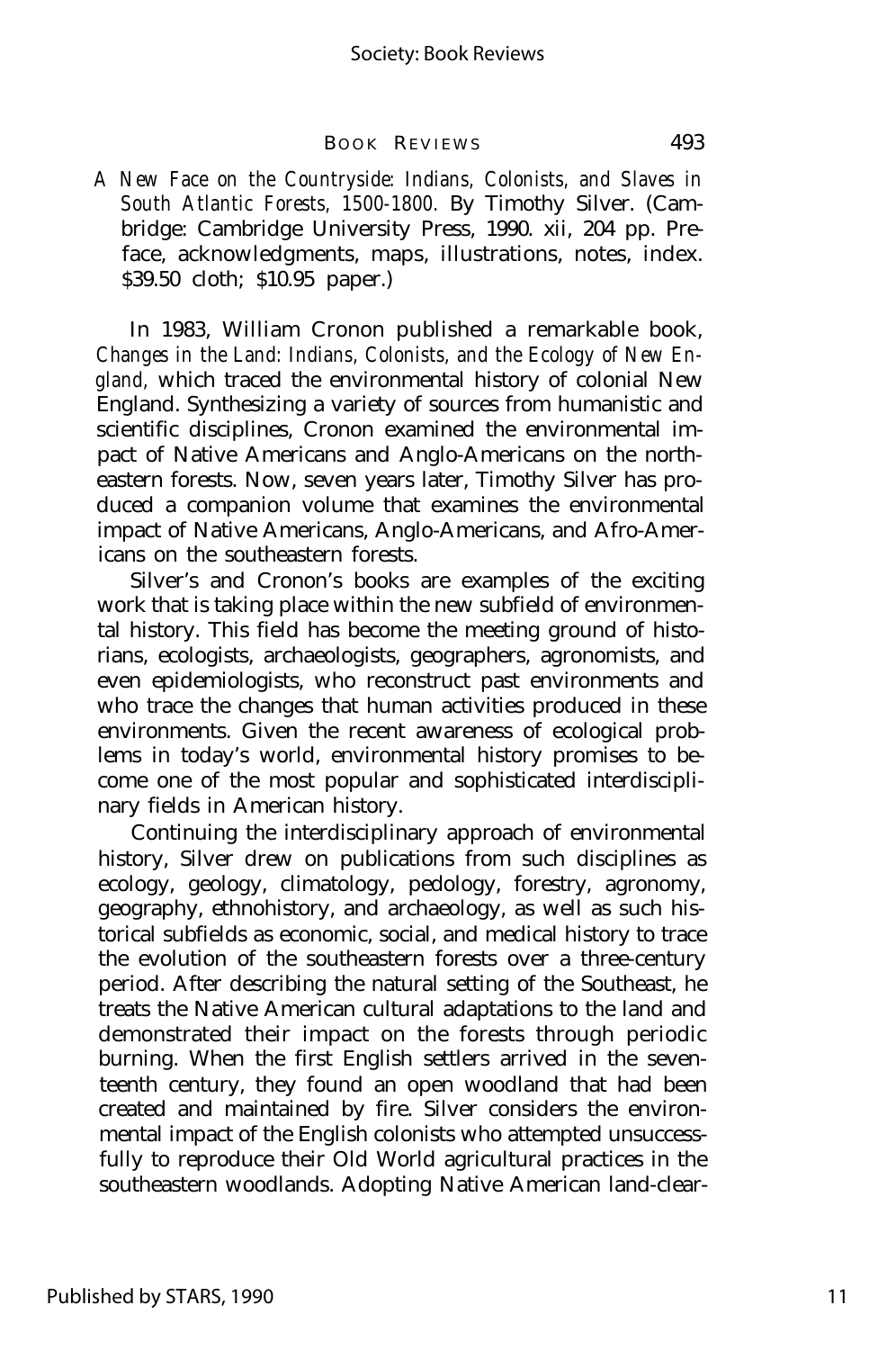ing techniques and crops, the English settlers succeeded in adapting to the new land. In addition to learning from Native Americans, the Anglo-Americans also adapted the agricultural techniques of their West African slaves to the new environment. Although Anglo-Americans and their African slaves finally created successful economic adaptations, they also had a deleterious impact on the environment, deforesting the land, promoting soil erosion, and introducing European and African diseases to the southeastern woodlands.

Synthesizing primary and secondary sources to create a readable, analytical narrative, Silver makes a worthy contribution to the growing bibliography on environmental history. Yet, he overlooked many recent publications on southeastern agricultural history which would have strengthened his work. In addition, he ignored Florida, which was an English colony from 1763 to 1783, and which attracted Anglo-American settlers during the Spanish colonial interlude in the late eighteenth century. Despite these flaws, however, Silver's text should prove useful to historians and other scholars who are researching southeastern environmental and cultural history.

*Washington, DC* JOHN S. OTTO

*The Indians' New World: Catawbas and Their Neighbors from European Contact through the Era of Removal.* By James H. Merrell. (Chapel Hill: University of North Carolina Press, 1989. xv, 381 pp. Preface, maps, illustrations, photographs, notes, *ac*knowledgments, index. \$32.50.)

James Merrell's examination of Catawba survival against overwhelming odds reconstructs a lost world, tracing Catawba patterns of existence during the three centuries after their encounter with Spanish Europeans. That these Piedmont residents survived testifies to their amazing resilience. That Professor Merrell has been able to recapture their universe from the documents, reflects not only his scholarly ability, but also his patience, diligence, and creativity. He has reexamined the sources, reading between the lines to find and delineate the Catawbas' expanded universe. Most assuredly, he has succeeded in adopting the "actors' point of view" (xi).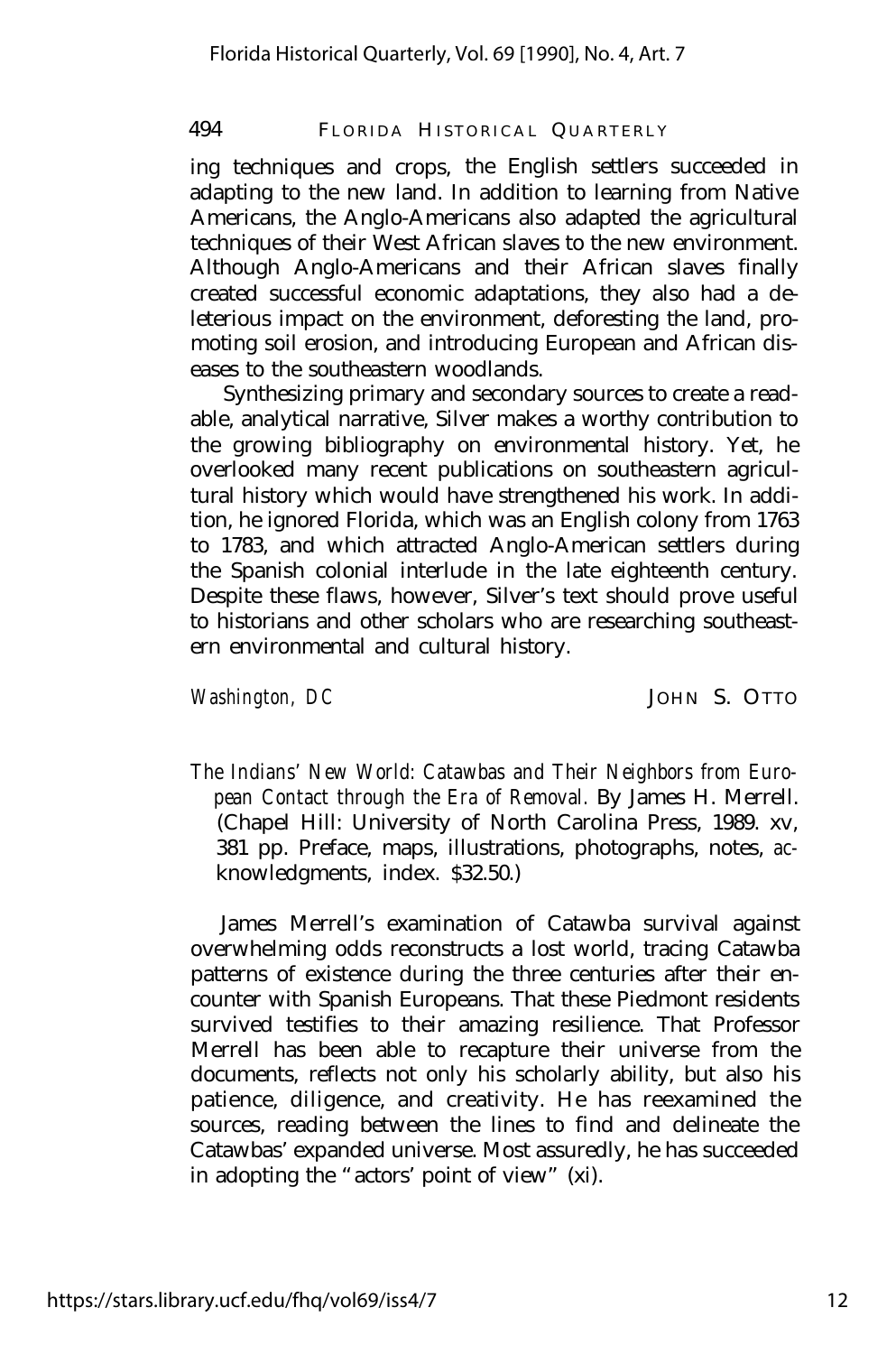Faced with European intrusion, the Catawbas had several choices: resistance, relocation, submission, or coexistence. Largely eschewing confrontation, the Catawba peoples combined variations of coexistence and relocation. At first, argues the author, the Catawbas successfully manipulated the newcomers' desire for profit. Ultimately, whether trade was a "bond of peace" (as Merrell suggests in a 1989 essay) or a shackle of war, the Catawbas became dependent on manufactured goods. Despite their dependencies and the catastrophic impact of both disease and "demon rum," somehow the Catawbas SURVIVED, defying repeated predictions of their ruin.

Through Merrell's efforts, we meet not only Catawbas in general, but also memorable individuals such as Enoe Will, King Hagler, Peter Harris, and Sally New River. Their names alone suggest the powerful forces reshaping Catawba life. Enoe Will's dilemma comments as powerfully about marginality as Logan's plight; while Logan's peers only mocked, Will's threatened to poison him. In microcosm Enoe Will's problems plagued his nation throughout its existence. Trying to remain untouched by European culture seemed shortsighted, while accommodation might bring condemnation from neighboring traditionalists. Unfortunately, the Catawba always would be denied full admission to the society from which they borrowed. Evidently their own color blindness did not prepare them for the ethnocentrism of their neighbors, who would always look down on them, no matter how much the Catawbas acculturated.

Thanks to the author's retelling of the story, the Catawbas no longer appear as pawns, but have become active participants who pattern the trade according to their own wishes, demanding the alcohol which they desire. So described as conscious decision makers, they cease to be victims. Perhaps their most fortunate choice, which may have been more necessity than decision, was to back South Carolina's rebellion against Great Britain. No single act could have established their credibility or prolonged their survival. Native peoples who chose the British side were forever condemned, stripped of pride and place by the syllogism of victory: the losers lose spoils; the spoils are land; therefore, the losers lose their lands.

Truly, Merrell's prizewinning volume complements the earlier works of Douglas Brown, Stephen Baker, and Charles Hudson. Of course he draws from their combined achievements in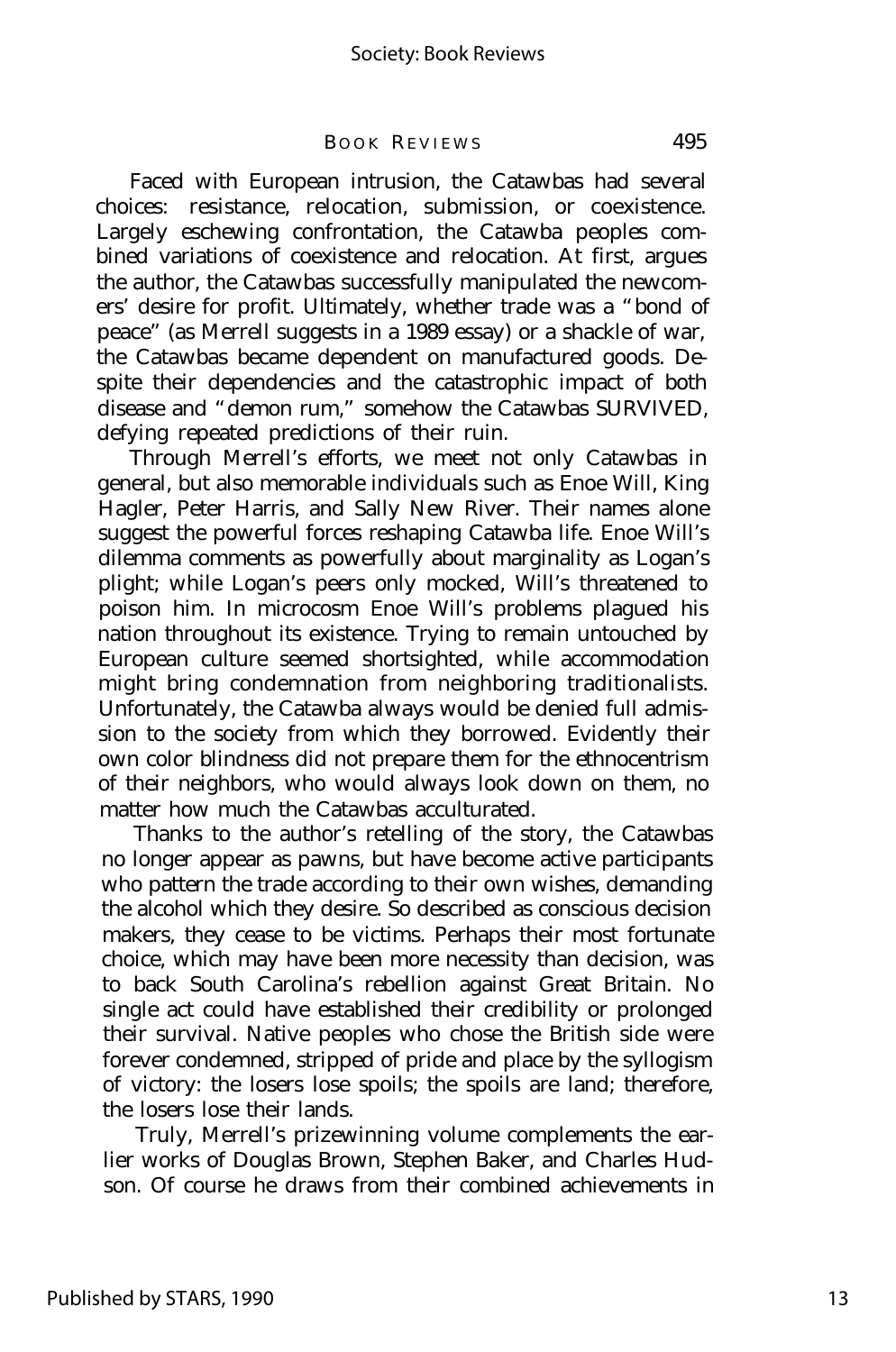the fields of history, archaeology, anthropology, and ethnohistory. Thus armed, he adds his own creative vision to portray the Catawbas new world, not simply recounting the recorded past from literary or physical evidence but re-creating how the Catawbas chose to act in the face of the choices presented them.

Students of Florida history will be interested in Merrell's model study because of the clear similarities between the experiences of the Catawbas and the Seminoles. The relocations and cultural adaptations of the Seminoles, so aptly described by Charles Fairbanks and others, parallel in many ways the resilience and persistence of the Catawbas.

It is not a truism to describe this study as a scholarly paradigm. At the same time that we anticipate future works from James Merrell, other researchers should adopt his chart for exploring additional new worlds of the native American universe.

# *Marietta College* JAMES H. O'DONNELL III

*Creek Indian History: A Historical Narrative of the Genealogy, Traditions and Downfall of the Ispocoga or Creek Indian Tribe of Indians.* By George Stiggins. Introduction and notes by William Stokes Wyman. Edited by Virginia Pounds Brown. (Birmingham: Birmingham Public Library Press, 1989. 176 pp. Editor's introduction, Wyman's introduction, Wyman's and editor's notes, works cited in Wyman's notes, index. \$24.95.)

Two introductions take up twenty pages of this handsome small volume, followed by 113 pages of George Stiggins's *Historical Narrative,* followed by thirty-three pages of notes on Stiggins's narrative prepared by William Stokes Wyman. Stiggins (1788-1845), half white and half Natchez, one of the tribe, wrote his history sometime in the 1830s. Although never published before, his work has been used by scholars. The manuscript which they used is in the Draper Collection of the State Historical Society of Wisconsin.

William Stokes Wyman was important at the University of Alabama for fifty-six years, more than once in that time its president. He prepared his notes, included here, for a printing of Stiggins's *History* early in this century, but it never appeared.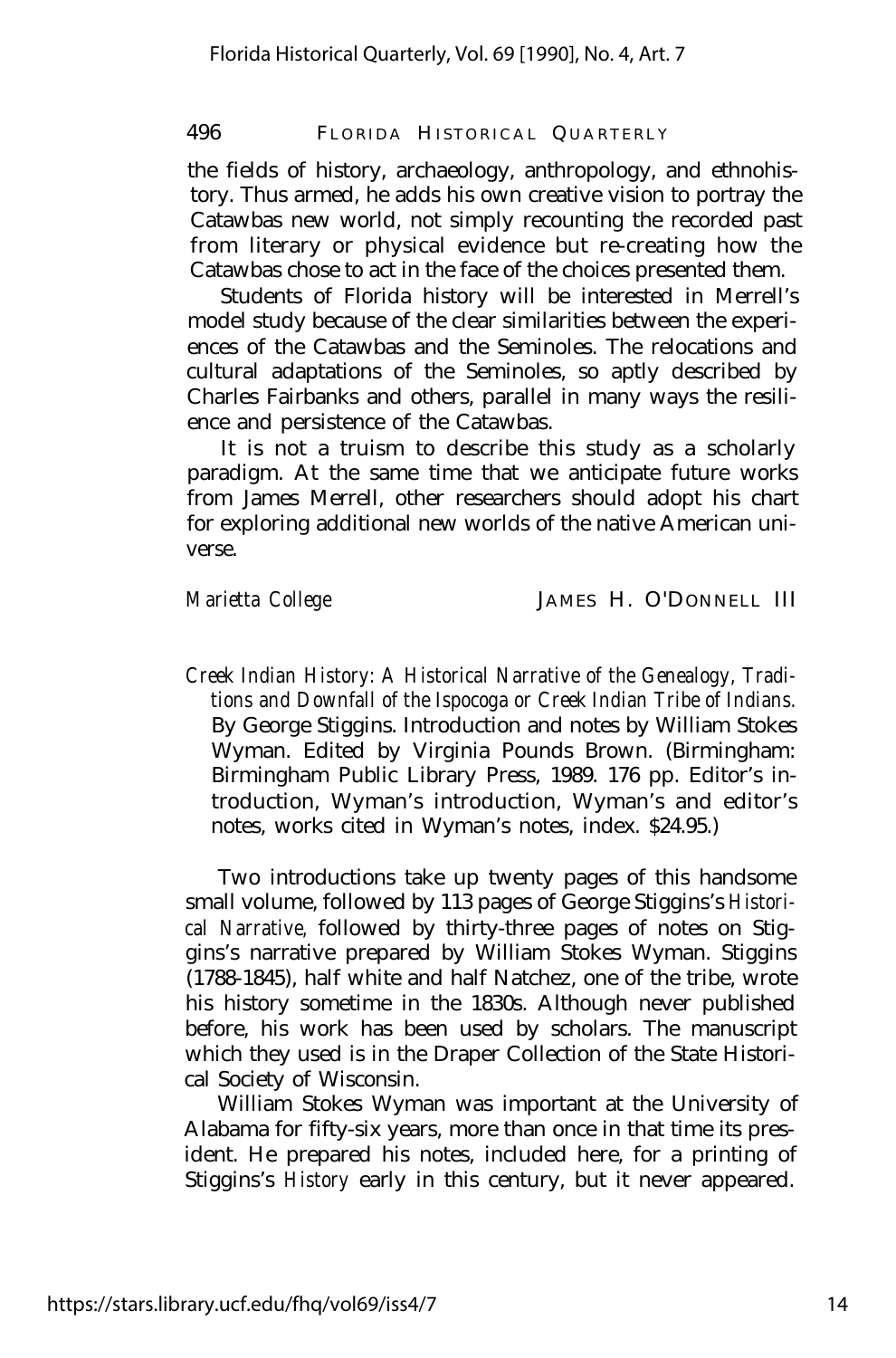Dates and other particulars which Stiggins left out have been added. Wyman concludes that Stiggins had little understanding of Creek beliefs, having himself lived mostly in white society. Stiggins's penchant clearly is white. He finds commendable Benjamin Hawkins's strategy to tame the "wild savage" and make of him a farmer. Tecumseh's attempt to draw all the Indians into a coalition to expel the white man from their land came from "mad motives." Stiggins was part of the white force expecting to defend Fort Mims, but he was absent on August 31, 1813, when hostile Creeks slaughtered the defenders.

Stiggins identifies seven tribes, speaking several different languages, that make up the Creek amalgam. Later scholars list as many as eleven tribes. He starts his history with the tribal myths of their origins. Long after these origins, prophets like Paddy Walsh (Welch), Josiah Francis, and Captain Isaacs lured the Creeks away from reason, and brought on a civil war, the Creek War of 1813-1814. At that event, Stiggins ends his narrative. His figures on numbers involved and casualties are the most reliable of all. Wars among Indians, he writes, were wars of extermination; it was honorable to kill and scalp women and children.

Stiggins describes the Creek government as a tyrannical oligarchy. James Adair, and later scholars, have modified this interpretation. Also, Stiggins's description of the place of women and the role of marriage differs from some other competent observers. His is the romantic view of William Weatherford, the Red Eagle, who was his brother-in-law. It is useful to have this contemporary account of the Creeks accessible in print.

*University of Florida* JOHN K. MAHON

*Slave Law in the Americas.* By Alan Watson. (Athens: University of Georgia Press, 1989. xv, 179 pp. Preface, introduction, notes, index. \$25.00.)

Alan Watson, professor of law at the University of Georgia, is editor and chief translator of the *Digest of Justinian* and author of significant books, especially *The Making of the Civil Law* (1981),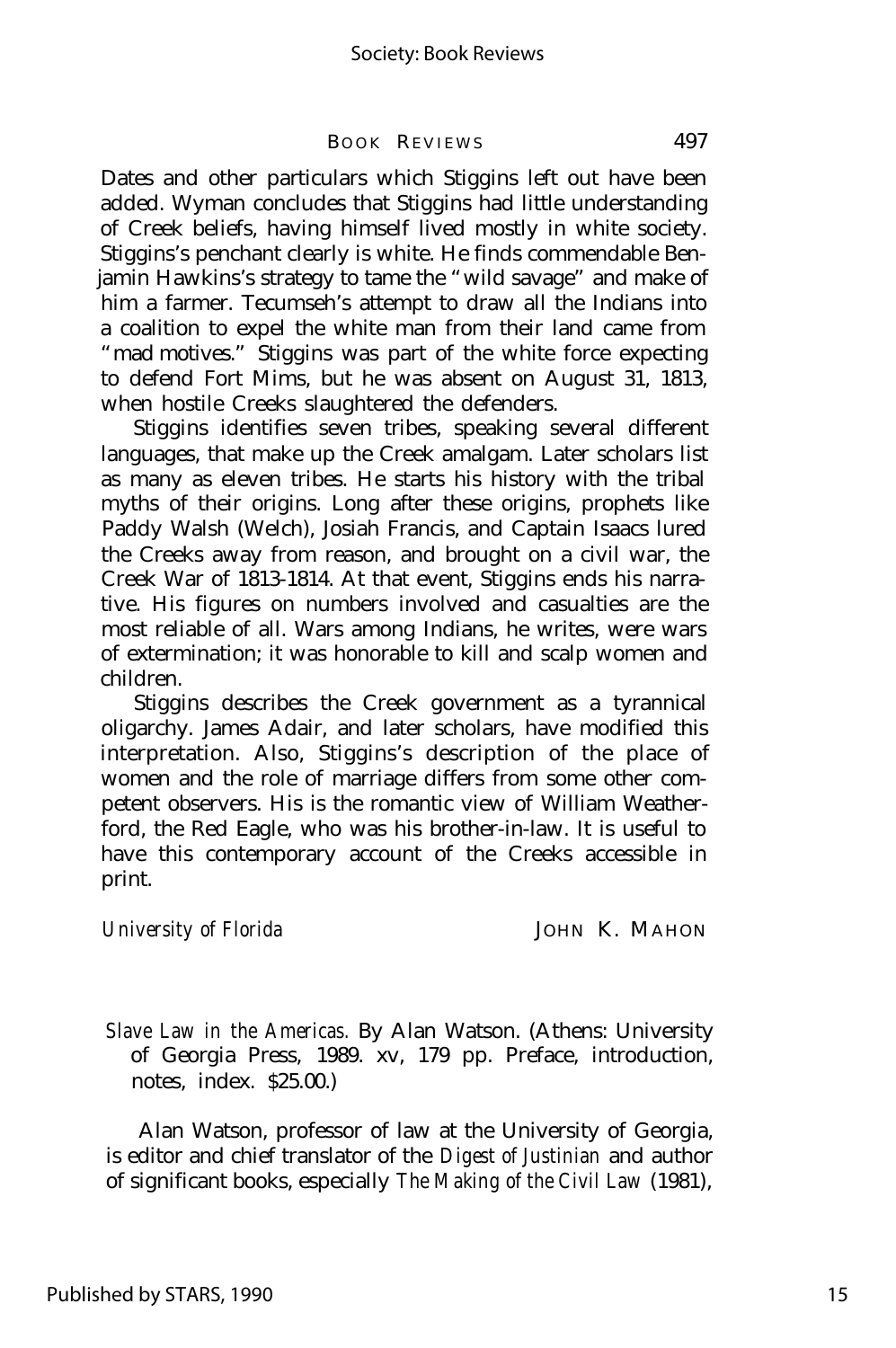*Roman Slave Law* (1987), and *Failure of the Legal Imagination* (1988). This study of comparative slave law in the Americas continues his record of distinguished scholarship. The book is brief and rather summary, almost abrupt, in its presentation, but is unique, overcoming formidable problems of language mastery, and highly valuable.

Watson shows the impact of legal traditions— Roman, English, French, Iberian— upon the forms of slavery in the English, French, Dutch, Spanish, and Portuguese colonies of the New World. The significance of the differences between racist and non-racist slave societies is elucidated. He believes: "Just as greed, not sadism or racism, is the main cause of enslavement, so the main cause of systematic ill-treatment is greed, not sadism or racism" (p. 136). This is, I think, true. Still the racism that characterized New World slavery intensified the cruelty of its slavery as compared with that of ancient Roman slavery. It is likely, too, that the compulsions of a global, capitalist market serviced by the more recent slavery also intensified its antihuman features, though consideration of such questions is not within Watson's purpose.

He rejects, correctly, I believe, notions of the milder quality of South American slavery as compared with that in the Caribbean and North America. The paradox present in human beings considered as property in law and yet being in fact human– and its impact upon that law– forms a considerable part of the book. In that connection, Robert Cover's *Justice Accused* (1975), which elucidates that paradox and shows its impact upon jurisprudence in the United States, might well have been noticed. Historians, as well as those interested in the sources and administration of law, will not want to miss this book.

*University of California, Berkeley* **HERBERT APTHEKER** 

*The Formation of a Planter Elite: Jonathan Bryan and the Southern Colonial Frontier.* By Alan Gallay. (Athens: University of Georgia Press, 1989. xx, 282 pp. Acknowledgments, introduction, maps, tables, appendices, notes, bibliography, index. \$35.00.)

This is the story of an eighteenth-century man who rose in the world by his ability as a planter and business man in South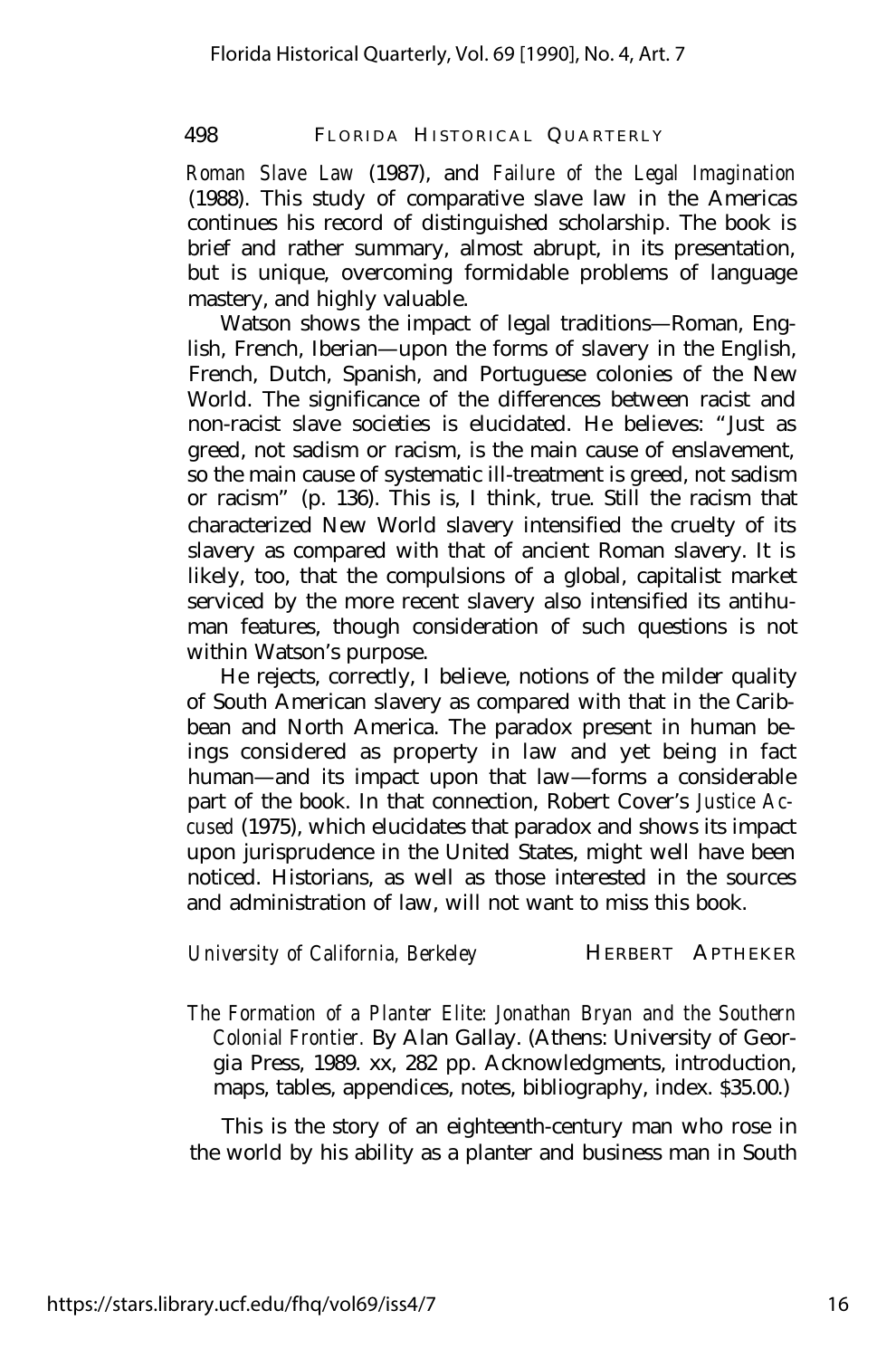Carolina and Georgia. Many others made a similar success, but perhaps not as great as Jonathan Bryan.

Bryan was born in 1708 at Port Royal, South Carolina, to a father who was a planter and Indian trader. As a youth Bryan was a scout and soldier under Oglethorpe and helped his father in the Indian trade. He early became well acquainted with the South Carolina-Georgia area and showed his ability to pick good land. He and his surveyor brother, Hugh, became rice planters in the 1730s.

Hugh and Jonathan came under George Whitefield's religious influence in the 1740s especially his ideas about Christianizing slaves. The First African Baptist Church was founded in Savannah in 1791 by Andrew Bryan, a Bryan slave. The author states incorrectly that this was the first Baptist church in Georgia.

Bryan began his political service in the South Carolina Commons House of Assembly in 1740. By the 1740s the Bryans had diversified their economic activities by engaging in planting, cattle raising, lumbering, transportation, and filling government contracts. Hugh died in 1753.

Jonathan received his first Georgia land grant in 1750, the year slavery was legalized in the colony, and moved there with his family and many slaves in 1752. He was appointed to its original royal council in 1754, not 1755 as Gallay states. Bryan, says Gallay, served best in political affairs under Governor Henry Ellis but ignores his relations with Governor James Wright who came in 1760. Bryan helped in Indian relations, as apparently the Creek Indians trusted him.

Bryan eventually owned some 32,000 acres in Georgia and South Carolina and some 250 slaves. Most of his operating plantations were along the Savannah River in both colonies. He took advantage of his position on the council to get grants of good land. He frequently bought and sold land, usually with excellent profits. Bryan's political activities declined as he concentrated more on planting and land dealings in the 1760s.

Bryan made no public announcement about the Stamp Act of 1765, but he presided over a Savannah meeting objecting to the Townshend Acts in 1769. For this he was suspended from the council by London authorities and presented with a piece of plate by the Union Society, a Savannah organization.

Published by STARS, 1990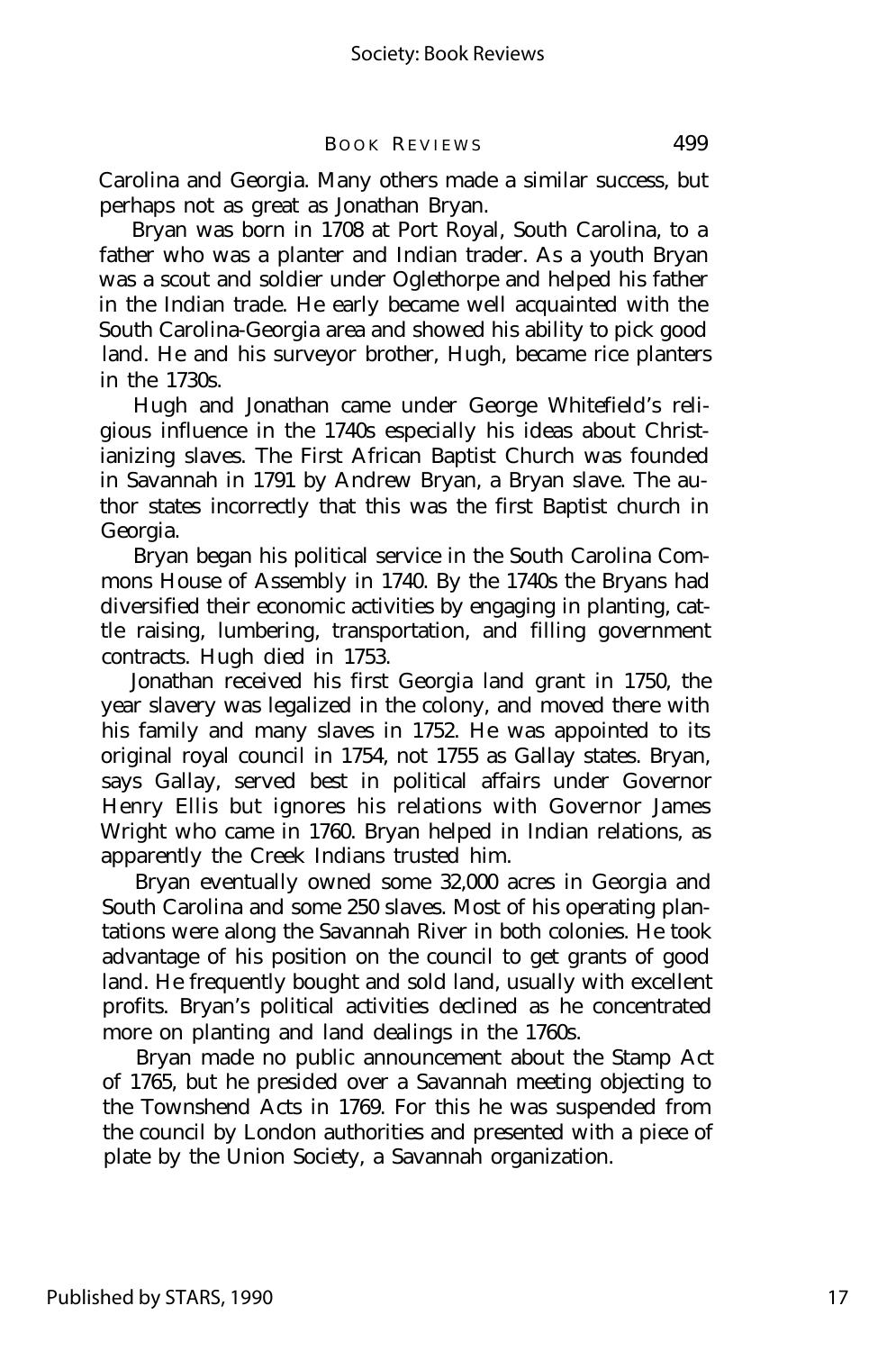Bryan was elected to the Georgia Commons House of Assembly in 1770, not 1771 as Gallay says, and served until July 1773, when he was expelled for nonattendance. In the Commons House he usually voted with the American-Rights group.

In 1773 Bryan secured a ninety-nine year lease from the Creek Indians for 4,000,000 to 5,000,000 acres of land in East Florida. This land, the Apalachee Old Fields, was secured at a small rent, apparently because of what Bryan promised the Creeks he would do there. The outbreak of war in 1775 prevented Bryan from doing anything with the Florida land.

Bryan held office in Georgia's early state government and was captured by the British soon after the fall of Savannah in 1778. He was detained on a prison ship off Long Island, New York, until November 1780. Back in Georgia in August 1781, he was made a member of the Executive Council, worked to reestablish himself, and died in March 1788.

The book gives considerable space to general happenings in South Carolina and Georgia, but it shows little connection of Bryan with these events. Several errors in dates and facts have been pointed out above. Gallay attributes to this reviewer's *The American Revolution in Georgia* a statement which the book does not make. This reviewer feels that some of his opinions are doubtful, certainly not proven in the book.

This is the fullest treatment of Bryan thus far written and gives a good picture of his rise economically and politically. Unfortunately, it is marred by too many errors.

*University of Georgia* KENNETH COLEMAN

*A Rebel Came Home: The Diary and Letters of Floride Clemson, 1863- 66.* Edited by Ernest Lander and Charles McGee. (Columbia: University of South Carolina Press, 1961; revised edition, 1989. xvi, 189 pp. Family tree, preface, prologue, photographs, illustrations, maps, notes, index. \$22.95.)

This revised edition contains an updated prologue, but its primary importance is the addition of a section of letters from the diarist Floride Clemson (1842-1871), written in 1863 and covering her visit to her father's northern relatives. The book's epilogue remains essentially unchanged, as are the appendices.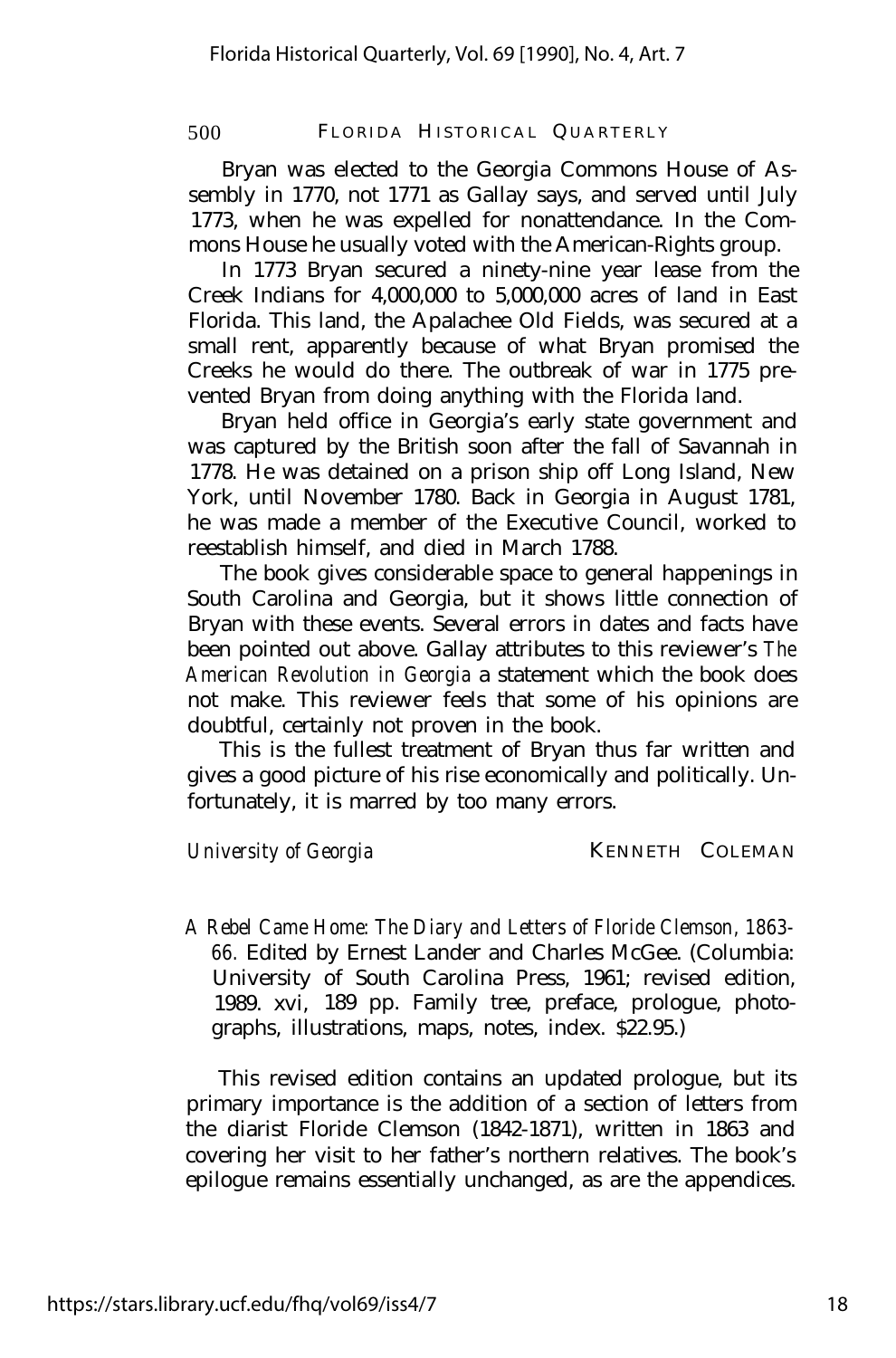The old index, however, is more thorough and reliable. In all the reset pages typesetting errors are common, a fact perhaps explained by the large increase of titles from the South Carolina Press. After a decade of lean years, it is once again making welcome contributions; its titles are among the most interesting to be issued from an American press today. This reviewer, however, would advise more care in maintaining printing quality through attention to proofreading. To find this expensive undertaking carelessly marred in the last stage truly must be disheartening to everyone involved.

As to the importance of the diary itself, one will be impressed by its author's intelligence, toughness, and sensibleness. She was Calhoun's favorite granddaughter. Though she spent much of her youth in Europe and Washington, her sentiments are strongly southern. Though her northern-born father keeps her in Maryland during the war, she follows the southern news as best she can. She praises the Confederate soldiers' behavior in Pennsylvania. Her brother, to whom she is very close, becomes a Confederate enlistee. When at last back in Carolina in January 1865, she can write, "Today I heard for the first time, with joy, the prayers for the President, soldiers and people of the Confederacy." She is now twenty-three.

The diarist is devoted to her mother. She and her father, who often is absent on one ill-fated adventure or another, usually are at odds. She grieves over his displeasure with her, but carries on. She exhibits the Calhoun strength and seriousness. (When seven, she had taken Calhoun's motto for her own: "The Duties of Life Are Greater Than Life Itself.") Throughout the diary, there are many references to her grandfather, an ennobling, brooding spiritual presence in this young life. When Floride returns to Carolina, she joins her people in their darkest hour. "Charleston and Savannah are ground to the dust," she writes. "I pray God may have mercy on us, for they have none." In April, she notes, "We may expect raids now any day and God only knows how we are to bear it, for the country is starving now. . . . I suppose we will die of starvation." On May 1, 1865, she writes, "I had a good cry . . . on hearing that peace had been declared." Then come the Yankee bummers with their "knapsacks full of watches, trinkets, and rings," picking the starving country clean. She does not sleep for three nights at a time, with Yankees pilfering Pendleton as late as May 21, taking "much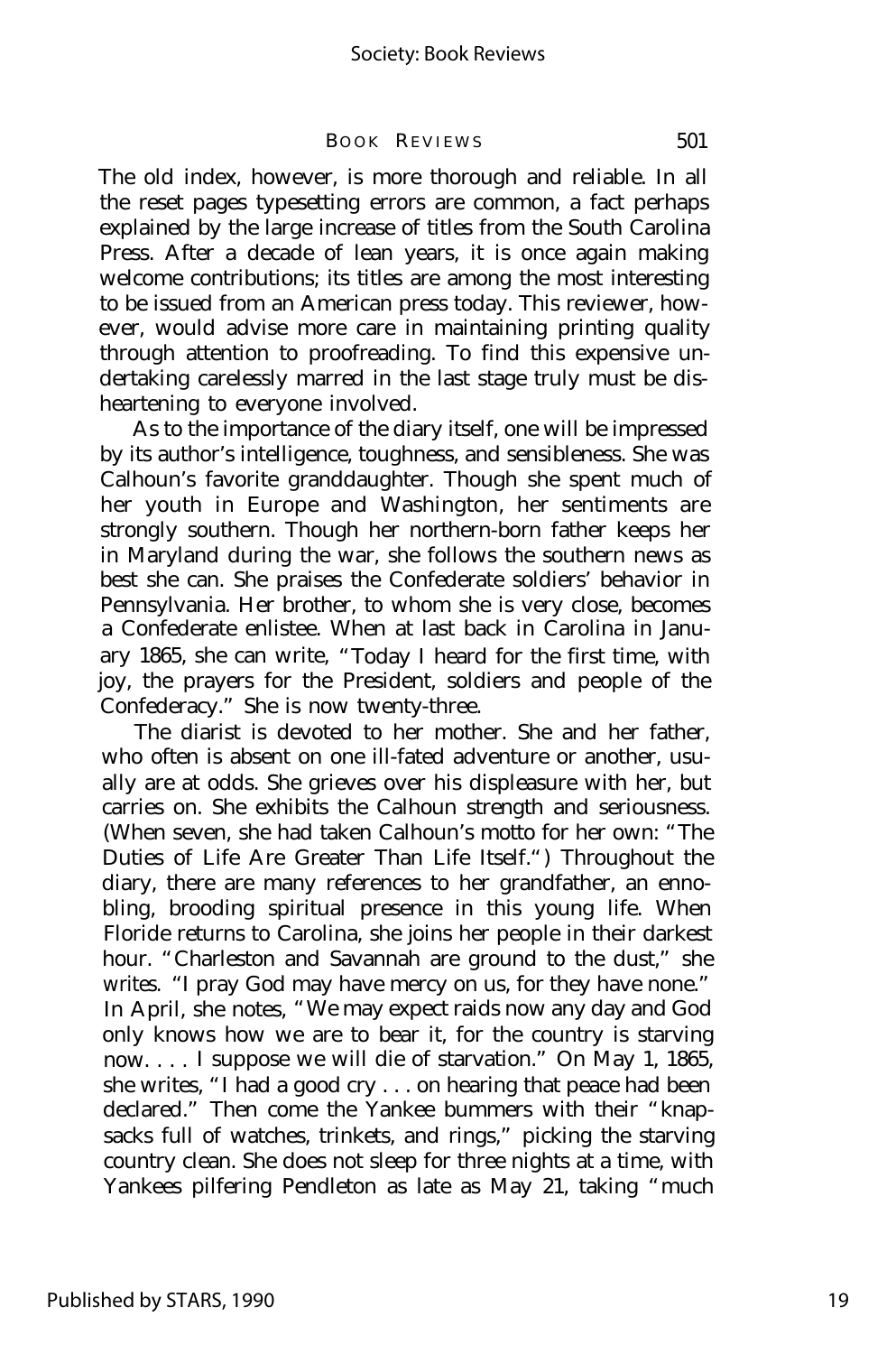silver." It is eye-opening that even so far off Sherman's path and over a month after Appomattox, the countryside in as remote an area as Pendleton was being combed and victimized. Of the half-starved ex-Confederate veterans she writes, "I feel so sorry for these exiles . . . in a conquered country, for such this is." She withstands her privations with a cool and grim ironic stance. Her pattern for behavior obviously is her aged grandmother Calhoun, dying of cancer, who takes the pillagings "very coolly, and I think improved under the excitement."

Into midsummer 1865 she reveals life on the homefront off the path beaten by the historian. Of the new wave of Yankee conquerors she writes, "They say this is the worst secession hole they have seen, as they were not only treated with contempt but abuse, and swear vengeance against the whole community." She reports her brother's accounts of his years of imprisonment on "half-rations" at Johnson's Island, Sandusky, Ohio; of how "many died of starvation" there; and of how many Confederates actually were killed in cold blood by Yankee sentinels. But her brother continues that "the loss of hope was the most terrible thing" and that now, even worse, he "had no longer a country to defend."

In late July her church is forced to pray for the president and for the conquering government and "everyone has to take the oath. We are crushed indeed and humiliated." General Hampton visits them and declares, "Nothing kept him in this country but a desire to pay his debts." Then in October, in the teeth of adversity, the Charleston refugees in Pendleton manage to organize a great tournament of knights as in the old plantation days. Floride, as a "lady fair," wears red, white, and black, "the Confederate colors in mourning."

By late 1865 the country has become "unsafe" with theft and murder, and Floride is more angry and unvanquished than ever: "I had rather be kept as a territory than so disgraced" as to be "reconstructed" and forced back into the Union. By 1866 she increasingly tires of the privation and gloom and longs for her old friends, the glitter of Europe, and the social life of cities. She feels she is too young for her life to be over. She leaves Pendleton October 24, 1866— the day she writes her last diary entry— to make the rounds of her friends. She contracts pneumonia in the North in 1868, the illness from which she never recovers. She dies at the age of twenty-nine.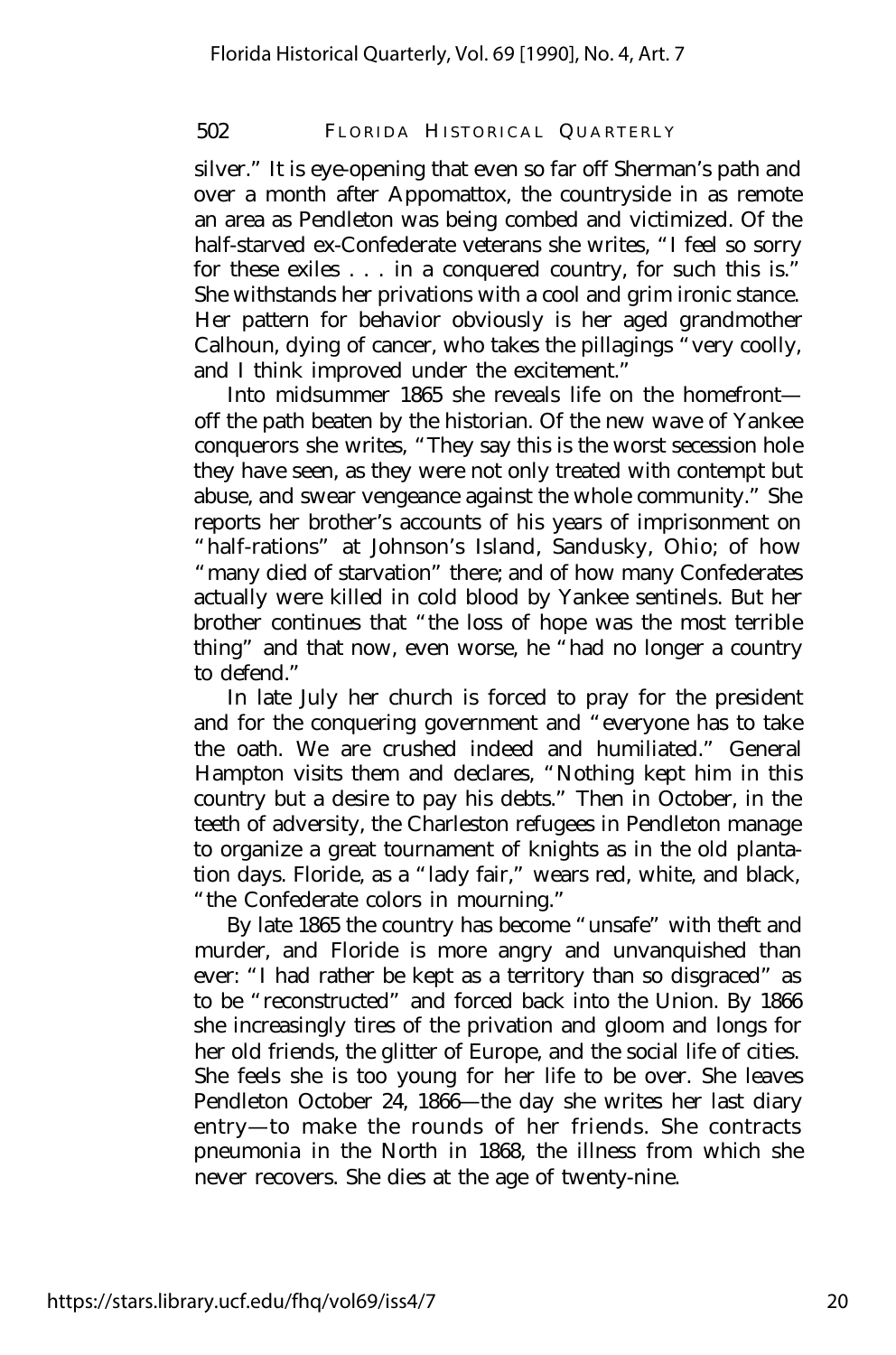This diary is important for its details of domestic life during 1865 and 1866, for how it was to be a southern sympathizer outside one's country, and for its record of the Calhoun legacy as passed to his children and grandchildren. It is yet another indication of the southern woman's unvanquished spirit in the war, a story that lends credence to Sherman's famous quotation that he would bring all proud Carolina ladies to the washtub because it was they who kept the war going and most fiercely supported it. Floride Clemson clearly exemplifies this trait.

The misogyny of the Federal troops disturbingly shows in the overwhelming number of eyewitness accounts of the burning of the dwelling houses in Carolina, where women were singled out for verbal and physical abuse, especially black women who, on several documented occasions, were raped and murdered. At the least, gold earrings were torn from ears, clothes spoiled, beds and bedding if not burned, then urinated upon. It is a sad, little-told story of the war on civilians; and Floride's account, while not so sensational, runs parallel to the more tragic events of these years. A root-source of the legacy of southern bitterness clearly is pinpointed in this valuable diary from the homefront of a world that was indeed "being kicked to pieces" before civilian eyes.

*University of Georgia* JAMES E. KIBLER, JR.

*Civil War Soldiers.* By Reid Mitchell. (New York: Simon and Schuster, 1989. xii, 274 pp. Preface, acknowledgments, notes, bibliography, index. \$8.95 paper.)

To the people of nineteenth-century America, the elephant was such an awesome sight that it evoked in those who saw it for the first time a wide spectrum of reaction, from abject terror to obsessive fascination. This phenomenon easily was transferred into the phrase "going to see the elephant" to sum up the effect of the impact of war upon the lives of private citizens caught up in the holocaust that was the American Civil War. Reid Mitchell, in a well-researched analysis of unpublished letters, diaries, and other primary sources, traces the impact of combat on the lives of ordinary soldiers, giving the reader an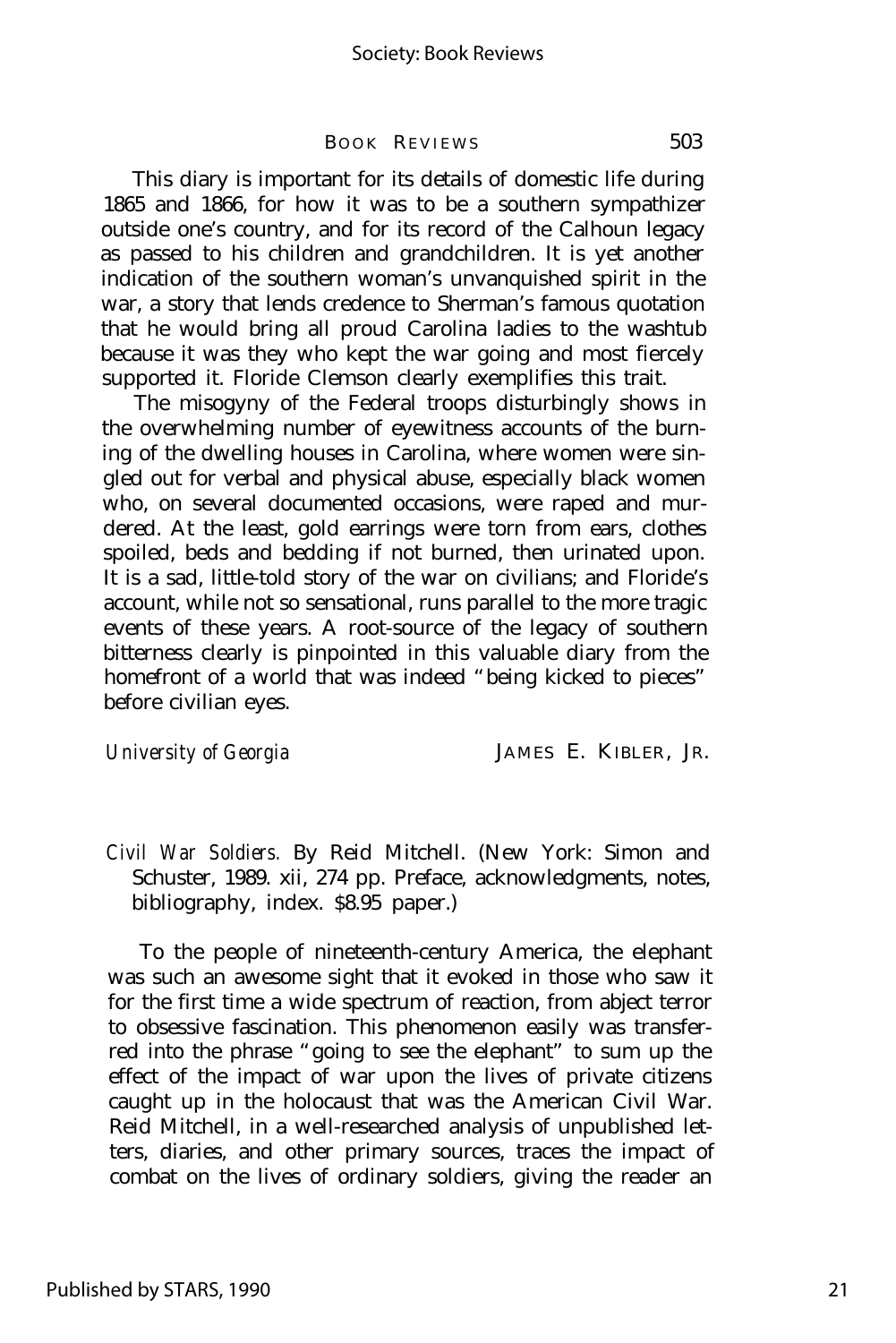insight into their experiences, motives, fears, concerns, and expectations; why they enlisted; how they saw their enemies; what they fought for; why they continued fighting; how they viewed slavery and blacks; and how they justified the damage they did.

Mitchell starts with the thesis that while both Union and Confederate soldiers shared common values, culture, and heritage, and had common reactions to events such as drill, discipline, and death, they did not share a common ideology. Both sides went to war in order to preserve their way of life against what they saw as an enemy that somehow was un-American, foreign, and savage. Some, by actually meeting the enemy in battle, hospitals, or prisoner-of-war camps, reevaluated their basic beliefs. The Union soldier invading the South expected to find a corrupt and foreign society and, seeing what they wanted to see, found "a region untidy and unindustrious, a white population untrustworthy, and a black population unworthy of freedom." They burned and pillaged at will. Southerners, handicapped by a host of disruptive internal problems such as states' rights, official inefficiency, incompetence, and corruption, nevertheless continued to fight because of loyalty to each other and their units, their distinctive world view, racial solidarity, and the fear of Yankee rule.

At the war's end, although one-tenth of the Union Army was black and while some Northerners were impressed with the fighting ability of such black units as the 54th Massachusetts, in general few accepted black equality and Northerners shirked their responsibility to ensure effective black citizenship. The South, at war's end, it appears, was ready to receive a more revolutionary reconstruction than eventually was imposed by northern leadership. The bitterness of defeat, however, gave rise to the consoling myth of the Lost Cause.

*Civil War Soldiers* offers further insight into the day-to-day experiences of the common soldier as portrayed by Bell Wiley's works, *The Life of Johnny Reb* and *The Life of Billy Yank.* Mitchell has done extensive research, utilizing the major collections of primary sources, and presents his findings in a lucidly written work that explores the human dimensions of war within the historical parameters of nineteenth-century America. Having "seen the elephant" at a different time and place, I can appreciate how well the author has captured the essence of the soldier's view of war.

*Orange Park, Florida* WILLIAM NULTY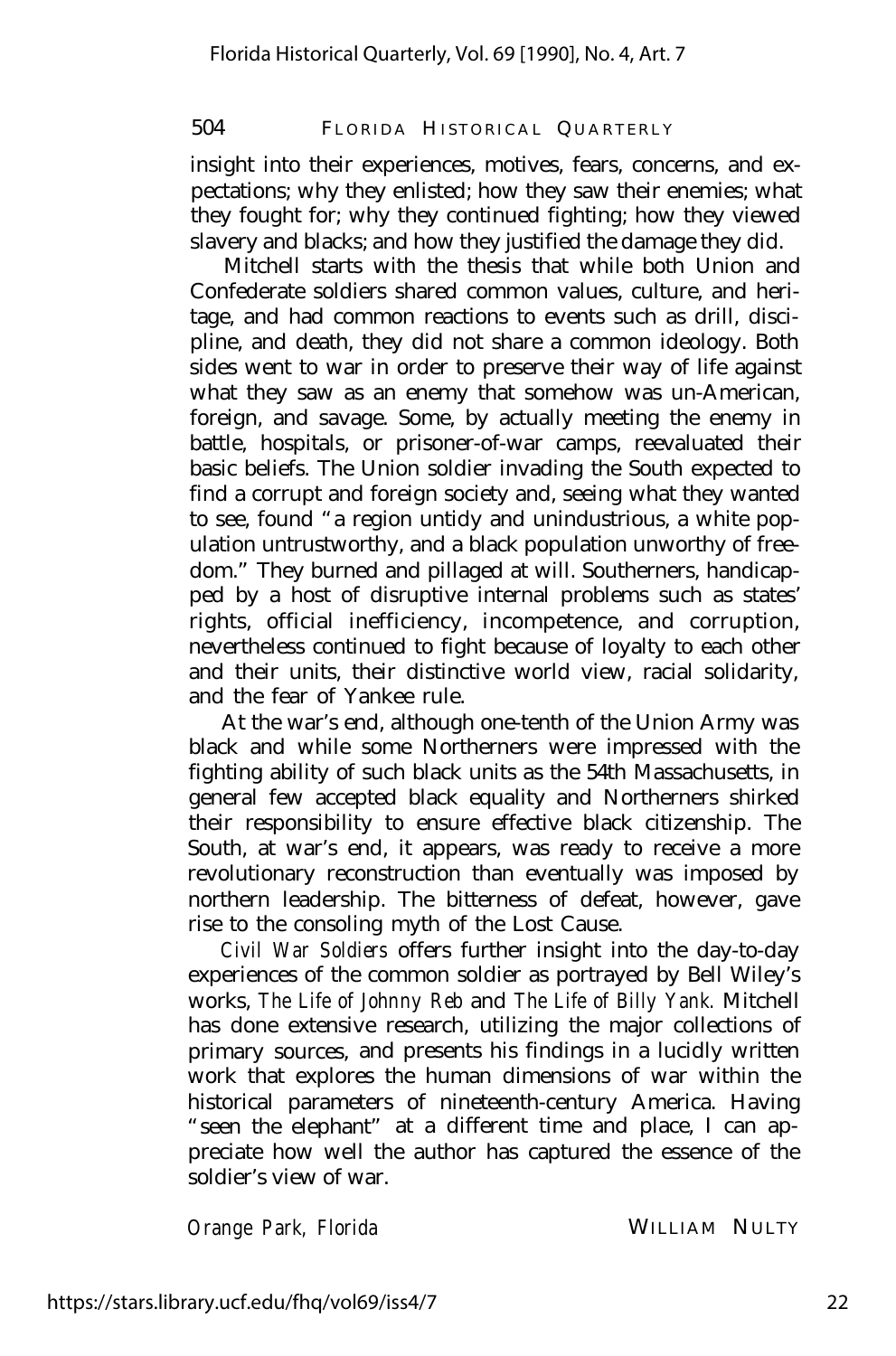*Bloody Roads South: The Wilderness to Cold Harbor, May-June, 1864.* By Noah Andre Trudeau. (Boston: Little, Brown and Company, 1989. viii, 354 pp. Preface, author's note, illustrations, maps, prologue, epilogue, notes, bibliography, acknowledgments, casualties, index. \$19.95.)

Noah Andre Trudeau begins his new book by recognizing the basic truth that the American Civil War was not decided in 1863. Not at the Pennsylvania crossroads of Gettysburg, not at the Mississippi River fortress of Vicksburg, not even at the Tennessee rail hub of Chattanooga was the war's outcome determined. "At the beginning of 1864, North and South stood in weary stalemate," writes Trudeau. "For the North to end the war, it had to cut even more deeply into the South's resources, both material and psychological. For the South to end the war, it had to stymie the North's plans and count upon a war-weary Northern home front to force the conflict to the peace table" (p. vii). Thus the war in 1864 resulted in two great campaigns, one in Virginia and the other in Georgia; campaigns designed to keep continuous and unrelenting pressure on the South pressure which finally broke the Confederacy. Trudeau has selected the former, the bloody, dramatic Virginia campaign as the subject of his impressive and very readable study.

The prologue begins, not surprisingly, by setting Grant against Lee— the two generals usually touted as the war's greatest— contrasting their marked differences of appearance and style and making the most of the inherent drama of the situation. From this introduction the author proceeds quickly to the confusion and horror of the Battle of the Wilderness. The strength of his account is the human stories about soldiers on each side and of various ranks. Trudeau does achieve, as the dust-jacket blurb asserts, "a suspenseful, episodic you-are-there narrative," which is based upon reminiscences, letters, and diaries. Some of these are published here for the first time while others are recognizable immediately to those familiar with the literature on this part of the war. But whether well known or new, the author weaves the sources into a satisfying narrative of the bloody and burning Wilderness engagement.

The same quality of narrative is sustained as Trudeau moves on to the fighting that swirled for some ten days about the little known (until then) crossroads at Spotsylvania. Appropriately,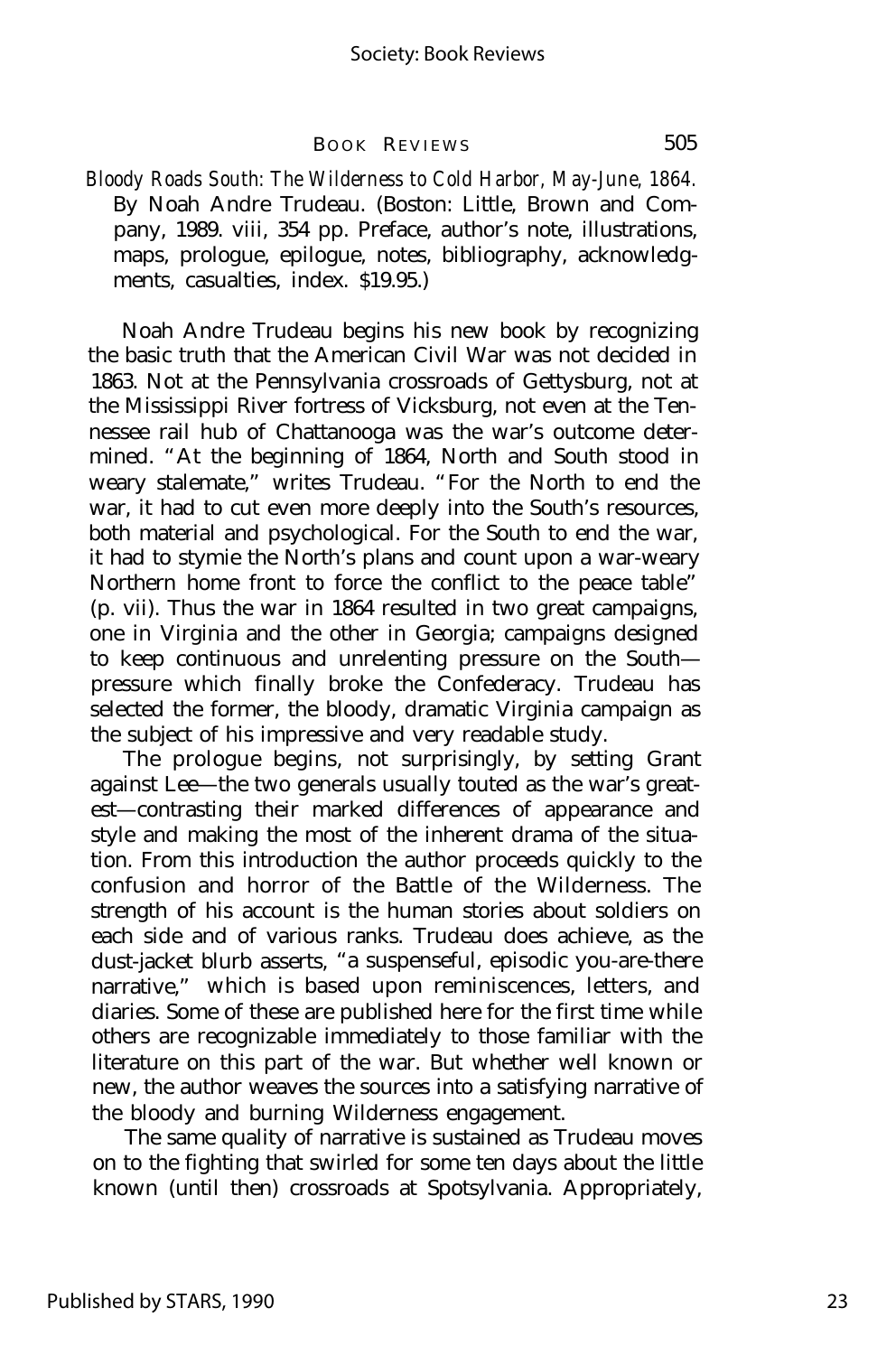he gives special attention to Emory Upton's famous assault and, of course, to the even better-known (perhaps legendary is a more fitting term) Bloody Angle. Then the fighting again moves southeastward to the North Anna River and, finally, to the regretable and tragic Union assault at Cold Harbor. Altogether, the author is dealing with some forty days of the bloodiest fighting of the Civil War.

The dramatic events recounted, whether involving the famous or the unknown, should be sufficient to satisfy any appetite, however demanding. There is, for example, General James Longstreet being seriously wounded by Confederate fire very close to the same location where, a year earlier, General Stonewall Jackson was mortally wounded, also by Confederate fire. There are the varying but familiar "Lee to the rear" stories, as the Rebel soldiers attempt to prevent their commander from recklessly exposing himself to enemy fire. There are, too, the strange, even weird, occurrences that always touch a few of the common soldiers in battle, like Union Sergeant William Chambers who, early on the morning of June 3 at Cold Harbor, announced to whatever comrades were within hearing that "This is my birthday. I wonder what kind of present I will receive?" About five minutes later a Confederate rifle ball hit him in the arm, hardly the type of present for which he had hoped. Later, on that same day, a Federal regiment, advancing toward an Alabama unit, simply faded away except for its color-bearer who, unaware that no one followed him, steadily moved forward toward the Rebel line. Finally, some of the Alabamians shouted, "Go back! Go back! We'll kill you!" At last, seeing his predicament, the color-bearer turned and began to walk back, deliberately, in the direction from which he had come, the Confederates cheering him as he proceeded.

Clearly, this book has many fine qualities. Its major weakness, in the eyes of this reviewer, is the lack of sufficient tactical analysis. In this respect, perhaps Trudeau did his best work with Emory Upton's May 10 assault. The description of the massive assault at Cold Harbor, on the other hand, is somewhat disappointing because of the lack of detailed and critical analysis. The same is true of the "Mule Shoe" salient and others. This book also needed more and better maps.

Nevertheless, the positive aspects of *Bloody Roads South* assure that it will take its place as one of the significant works on the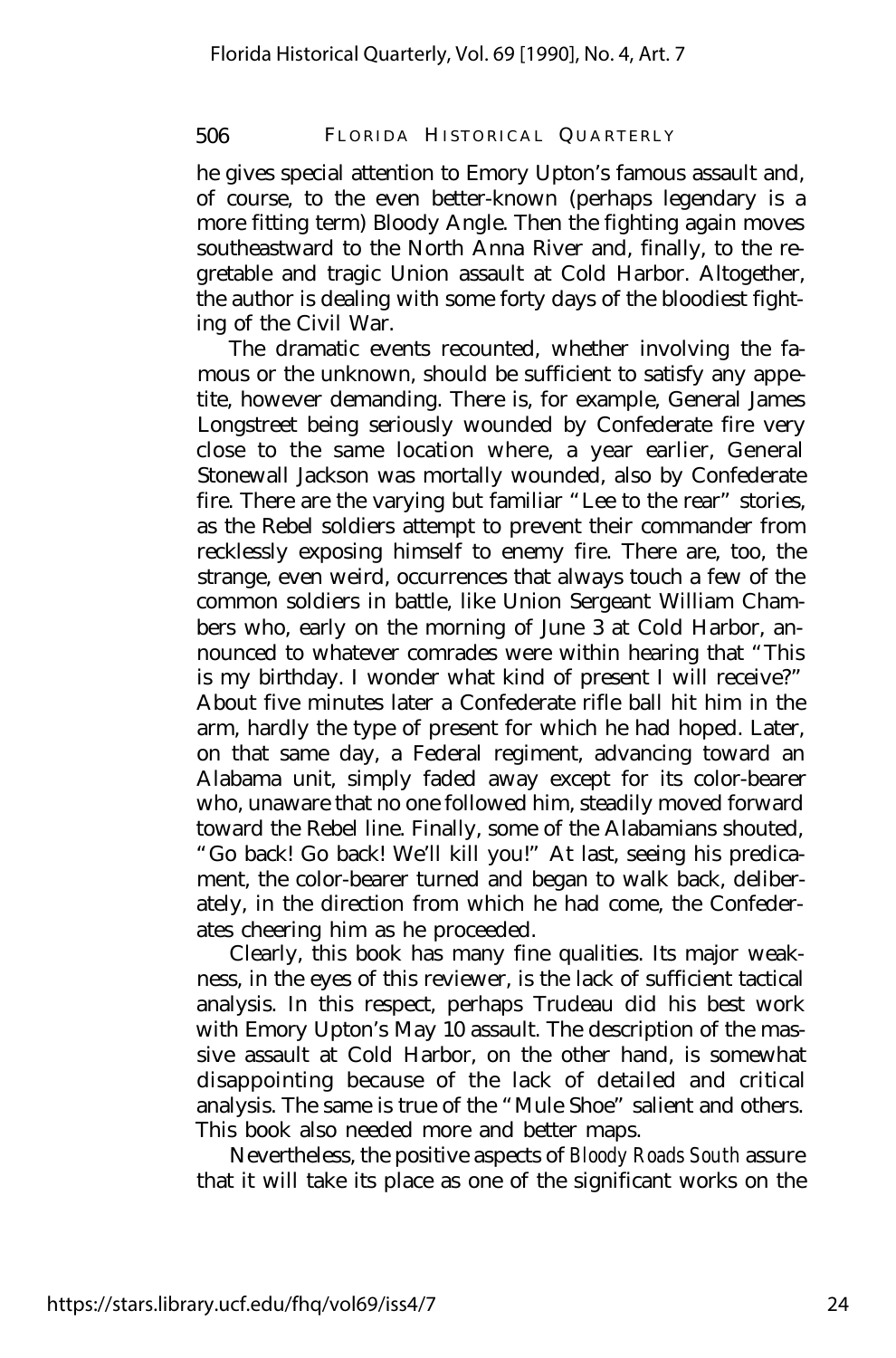Virginia fighting in May and early June 1864. It deserves to be placed alongside Catton's *A Stillness at Appomattox,* Dowdey's *Lee's Last Campaign,* Foote's third volume of *The Civil War,* Scott's book on the Wilderness, and Matter's on Spotsylvania as one of the half dozen or so best books available on the bloody Eastern theater in the spring of 1864.

*Auburn University* JAMES L. MCDONOUGH

*Civil Wars: Women and the Crisis of Southern Nationalism.* By George C. Rable. (Urbana: University of Illinois Press, 1989. xv, 39 1 pp. Preface, acknowledgments, notes, bibliography of manuscript collections, index. \$29.95.)

What is the place of war in American history? How did it affect soldiers or the average Americans on the homefront? Did gender make a difference? Were the changes it induced permanent or temporary, evolutionary or revolutionary? These are the profound questions that social and cultural historians have begun to ask about American wars. Professor Rable breaks important new ground with this major study of the attitudes, actions, and consequences of southern white women's roles. While focused on the war years, he has useful material on the antebellum and Reconstruction eras and includes a wide range of material dealing with plantation mistresses, yeoman farm wives, and poor white women.

Rable shows the South had not been especially backward regarding married women's property rights laws; they were passed in almost all states after 1812. In the chapter "Defenders of the Faith," he chides historians who exaggerated the extent of antislavery sentiment among southern women; there was precious little. The war for control of cities, towns, and farmlands hit the civilian women close to home. Many could testify to the effects of artillery fire upon their neighborhoods. Emma Holmes of Charleston told of "the sharp scream or whiz through the air, and they [the shells] sounded exactly as if coming over the houses." Holmes recalled her emotions during the first minutes of the battle, "I was startled and much excited, but not frightened, but it produced a very solemn feeling" (p. 163).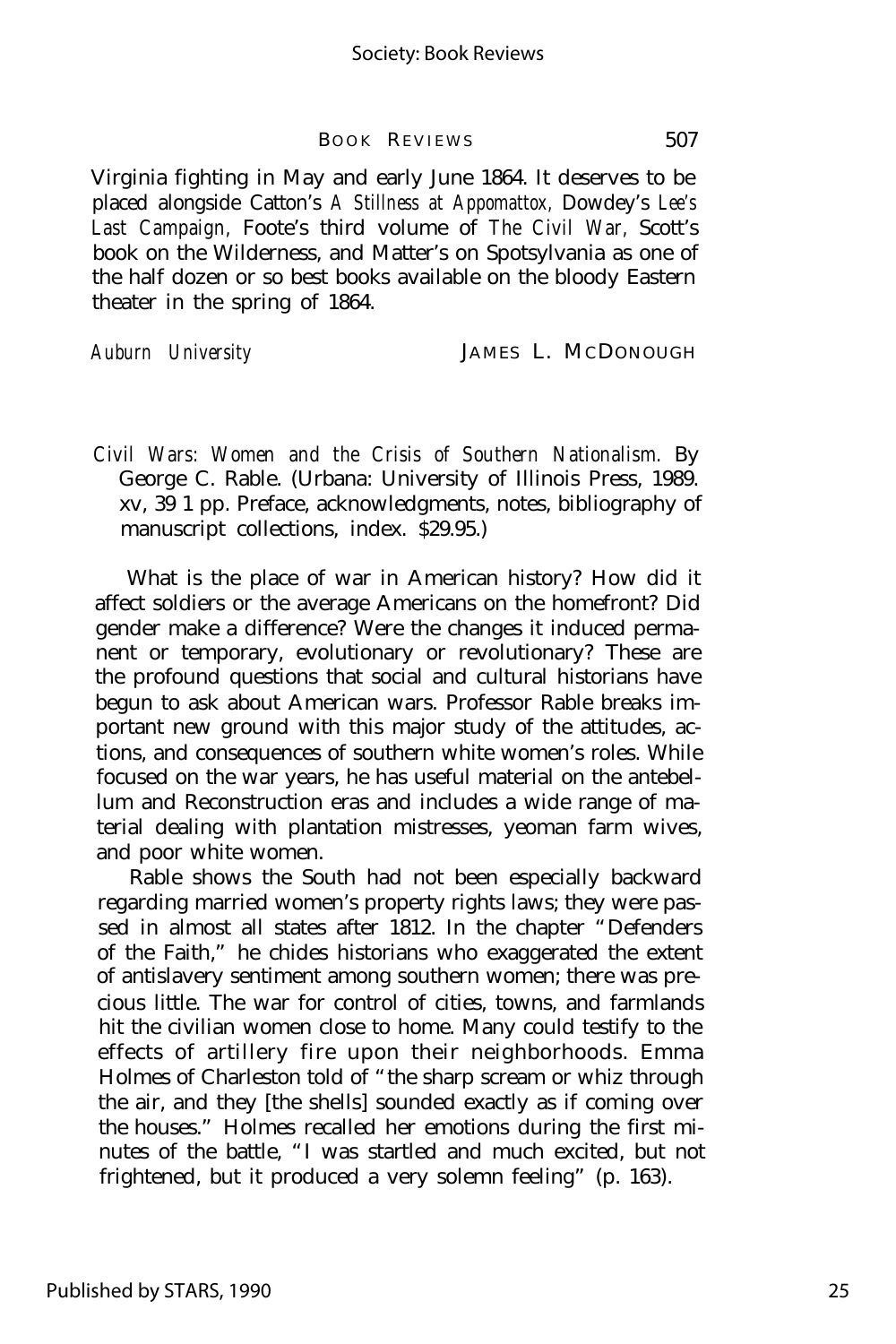Gender did make a difference. Rable finds that, from the beginning, women were more likely than men to understand how disunion would affect their families. Women doubted that secession could take place without a war or that the ensuing conflict would be short or relatively painless (p. 46). Rable examines the petitions women sent to state governments seeking discharges for their menfolk. Of 536 cases, 404 women pleaded economic reasons, 193 warned about the soldiers' health, and 117 sought protection for the family. The Yankee invasion affected women most directly. Defensively banding together in the absence of most of the men, they sought to help each other feed their families after the farms and plantations had been pillaged and plundered. After the war, white women found it even harder than men to give up slavery and the benefits that the peculiar institution had brought to them.

Whatever political, social, and economic upheavals were caused by the war, there was no domestic revolution. In the emergency women assumed many "male" roles. Yet at all times they were clear that this aberration was produced out of necessity and would last only "for the duration."

This book reflects extensive research in all southern states, including Florida, and relies on previously unused archival sources. It is both a gripping narrative and an analytical investigation which weaves together the complexities of gender, class, and race in the South. It will become the standard resource on the status and roles of mid-nineteenth-century southern women.

*United States Military Academy* D'ANN CAMPBELL

*The Disappearing South? Studies in Regional Change and Continuity.* Edited by Robert P. Steed, Laurence W. Moreland, and Tod A. Baker. (Tuscaloosa: University of Alabama Press, 1990. xii, 224 pp. Foreword, acknowledgments, introduction, tables, postscript, notes, selected bibliography, contributors, index. \$29.95.)

There are two axes of debate in this volume: change and continuity and distinctiveness and convergence. Using the work of V. O. Key, and thus the political South of mid-century, as the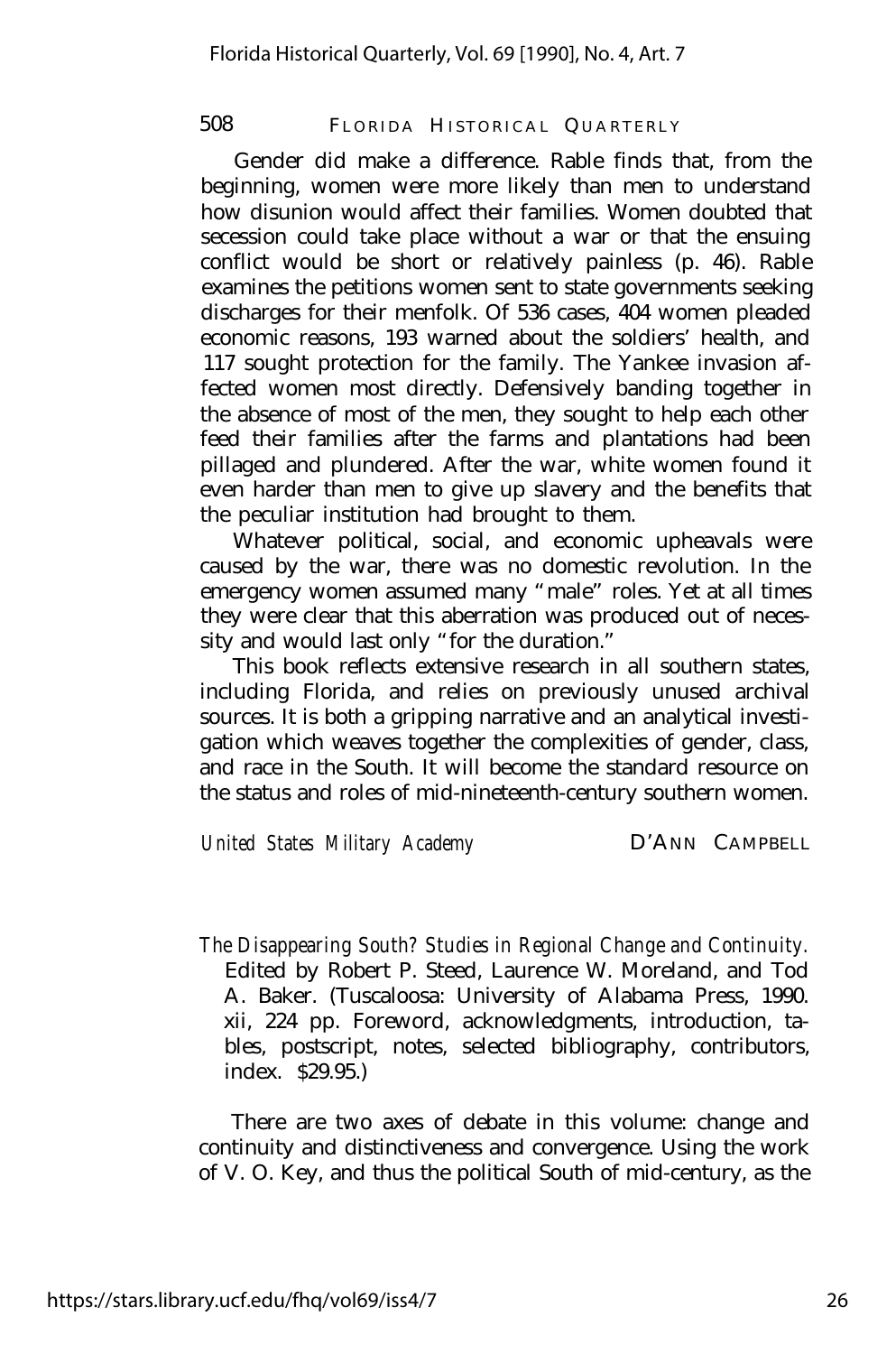benchmark, the contributors to this volume find varying degrees of change and continuity in the contemporary South's political institutions and behavior. The theme of distinctiveness vs. convergence is addressed less openly but is implicit in the continuity-change dichotomy. Thus, to the extent that southern politics retain older patterns, they would seem to continue to diverge from the national mainstream; and, to the extent that they have been changing, they would seem thus to be entering into that mainstream. This collection of essays, most of them based on papers presented in 1986, concludes with the sensible observation that change and continuity cannot be separated and that patterns of both tendencies are intertwined. The book is less clear on the question of distinctiveness-convergence since some of the evidence presented suggests that persistent divergence in southern politics is associated with patterns of behavioral and institutional change.

Part I, "Southern-National Political Convergence," contains essays by political scientists that examine specific areas in which drastic change has propelled southern politics into the national mainstream. Thus, for example, Merle and Earl Black show that southern representation, which once was concentrated in a few Congressional committees, now is distributed more widely, reflecting the more diverse economic and social realities of the contemporary South. Essays on the behavior of political elites and grass roots activists show that movement into the Republican party in the South by these groups has been following the patterns of national party membership. Stephen H. Wainscott's discussion of the aftermath of school desegregation suggests an increasing convergence of southern white attitudes toward race and civil rights with those of northern whites.

The limits of the change-continuity dichotomy crop up in a contribution on the ideology of southern politics. An essay by Edward G. Carmines and Harold W. Stanley depicts an increasingly polarized South, as old-line Democrats join the GOP. This shift, the authors note, provides further evidence that the South has at long last achieved a coherent two-party system. In the South, however, the weakness of the labor-liberal "left" so skews the ideological spectrum that the rightward alignment of the South's two-party system remains distinctive.

The essays in Part II focus on continuity in southern politics. Douglas G. Feig and Lyman A. Kellstedt, in separate essays,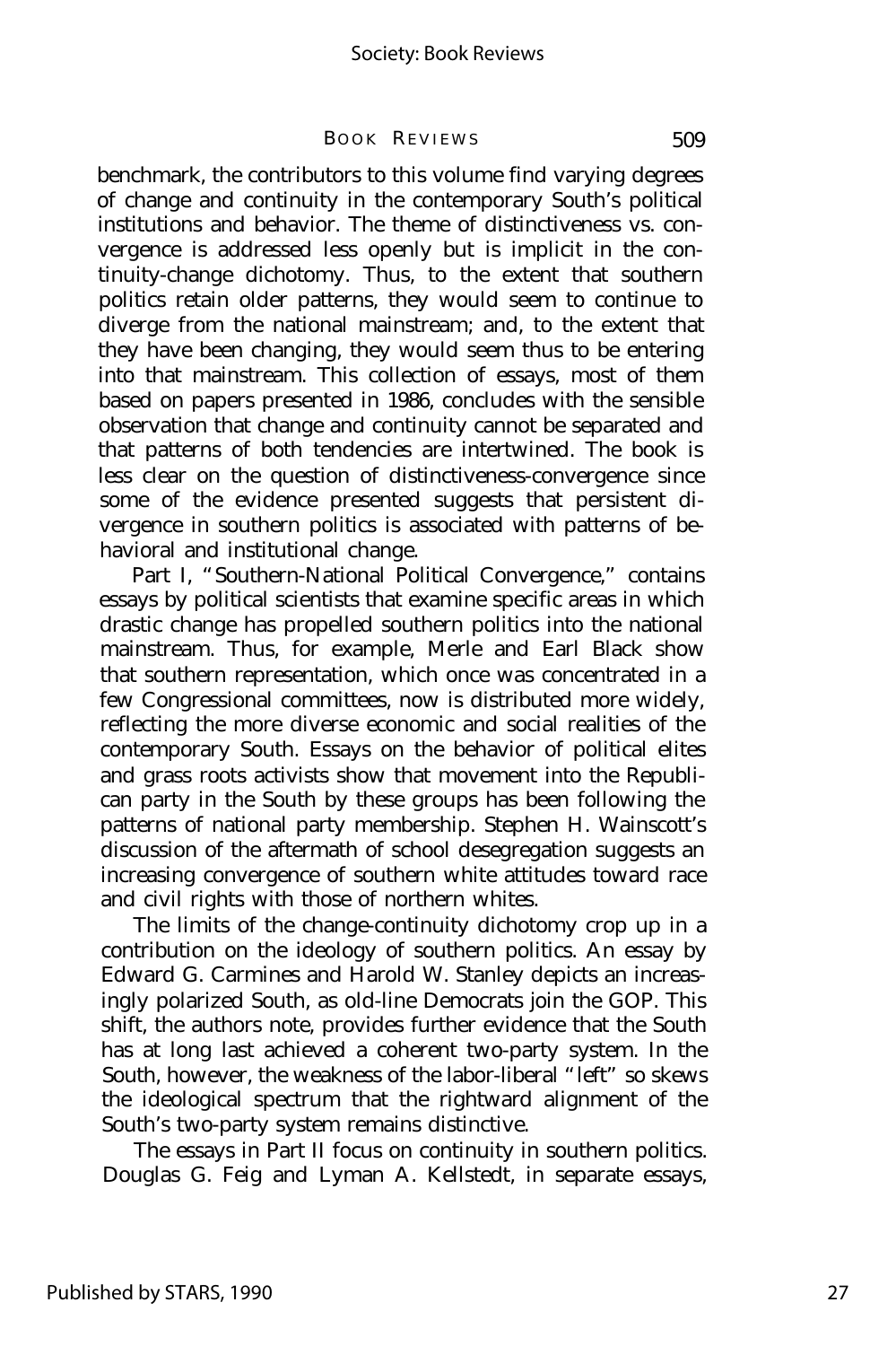stress the continuing importance of evangelical religion. John Theilmann and Allen Wilhite emphasize labor leaders' belief in the continuingly conservative character of southern politics as a key factor in their unwillingness to commit substantial resources to southern organizing and political action. Essays by Robert P. Steed and Laurence W. Moreland on public opinion and race, and Thomas F. Eamon on North Carolina electoral behavior in the 1970s and 1980s demonstrate the enduring salience of race in the attitudes and voting behavior of white Southerners.

Most of the essays present detailed statistical data drawn from original research and from regional and national survey centers. All of the essays exhibit an implicitly functionalist perspective and largely ignore substantive questions relating to class. Gender is nowhere considered. Race, of course, cannot be avoided, but African Americans appear only as objects and not as an integral part of the political South. An eleven-page Selected Bibliography provides useful citations, particularly helpful for historians seeking entry into the political science literature.

*University of Florida* ROBERT H. ZIEGER

*Black, White, and Southern: Race Relations and Southern Culture, 1940 to the Present.* By David R. Goldfield. (Baton Rouge: Louisiana State University Press, 1990. xviii, 32 1 pp. Preface, acknowledgments, photographs, map, bibliographical essay, index. \$24.95.)

Even though race has ceased to be the central theme of southern history, it has remained a preoccupation of southern historians, who must now wrestle with the discontinuities of the regional experience that the dramatic eclipse of racism exposed two decades ago. Could Ulrich B. Phillips have been wrong all along? Or, despite the recalcitrance of geography, is there no longer any distinctiveness to the Dixieland in which generations took their stand to live and die? David R. Goldfield's exploration of the past half-century suggests one resolution of this dilemma. He acknowledges the historic hegemony and orthodoxy of white racism, but he also stresses the communitarian and religious resources within southern culture that not only enable black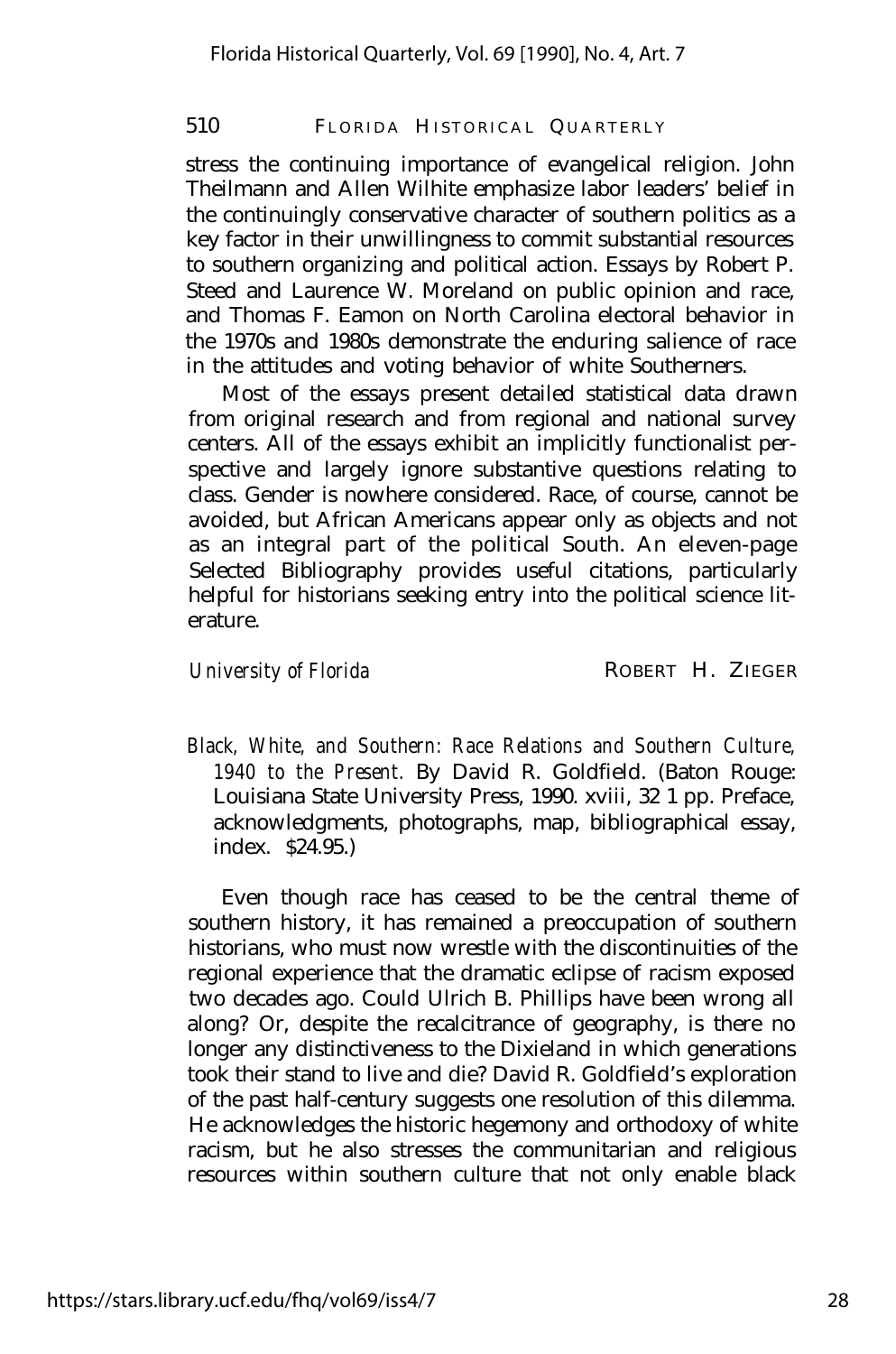activists to resist bigotry but also sanctioned the reconciliation that both races accomplished after the legal victories of egalitarianism. The sense of a common heritage and terrain eased the shock of this tectonic shift from the Bible Belt to the Sunbelt, as a rambunctious, beleaguered, put-up-your-dukes order became a modernized and urbanized society bifurcated as much by class as by race.

Consider as a final tableau the spectacle of George Wallace, after winning a third of the black vote in the final Democratic primary of his career, sipping tea and eating cakes with Jesse Jackson on the balcony of the governor's mansion. In any saga in which the ending is so wildly unpredictable, its historian is tempted to make the beginning more coherent and unchanging than actually it was. To this temptation Goldfield does not yield. His early chapters show how the ancien régime already was cracking, though wider fissures in the system of Jim Crow seemed scarcely imaginable even after the New Deal had reduced black rural dependency and the Second World War had opened Southerners to a cosmopolitanism that stigmatized the primitive dogmas of race. The emergence of the civil rights movement, of course, is central to this account of regional transformation and constitutes material that is most familiar to scholars (which may be why Goldfield devotes only about three of his eleven chapters to it). Though drawing on Christian dreams of redemption and "the beloved community," the movement also deliberately provoked some white violence to draw national attention to injustice; the interest of the mass media and the intervention of the Kennedy and Johnson administrations rightly are emphasized in *Black, White, and Southern.* The importance of the Nobel laureate who directed the most famous campaigns is acknowledged, but Martin Luther King, Jr., by no means dominates these pages, which give good weight to those states (Mississippi and the Carolinas, though not Florida) where his direct influence was slight. The final third of the book treats the paradox of the contemporary polity, in which the achievements of "black power" have not included the erosion of black poverty, which in rural areas has remained tenacious.

Goldfield claims that he wrote this book after realizing how little the undergraduates at UNC-Charlotte, where he teaches, knew about the traditional cruelties and irrationalities of white supremacy that once defined their own parents' lives. Drawing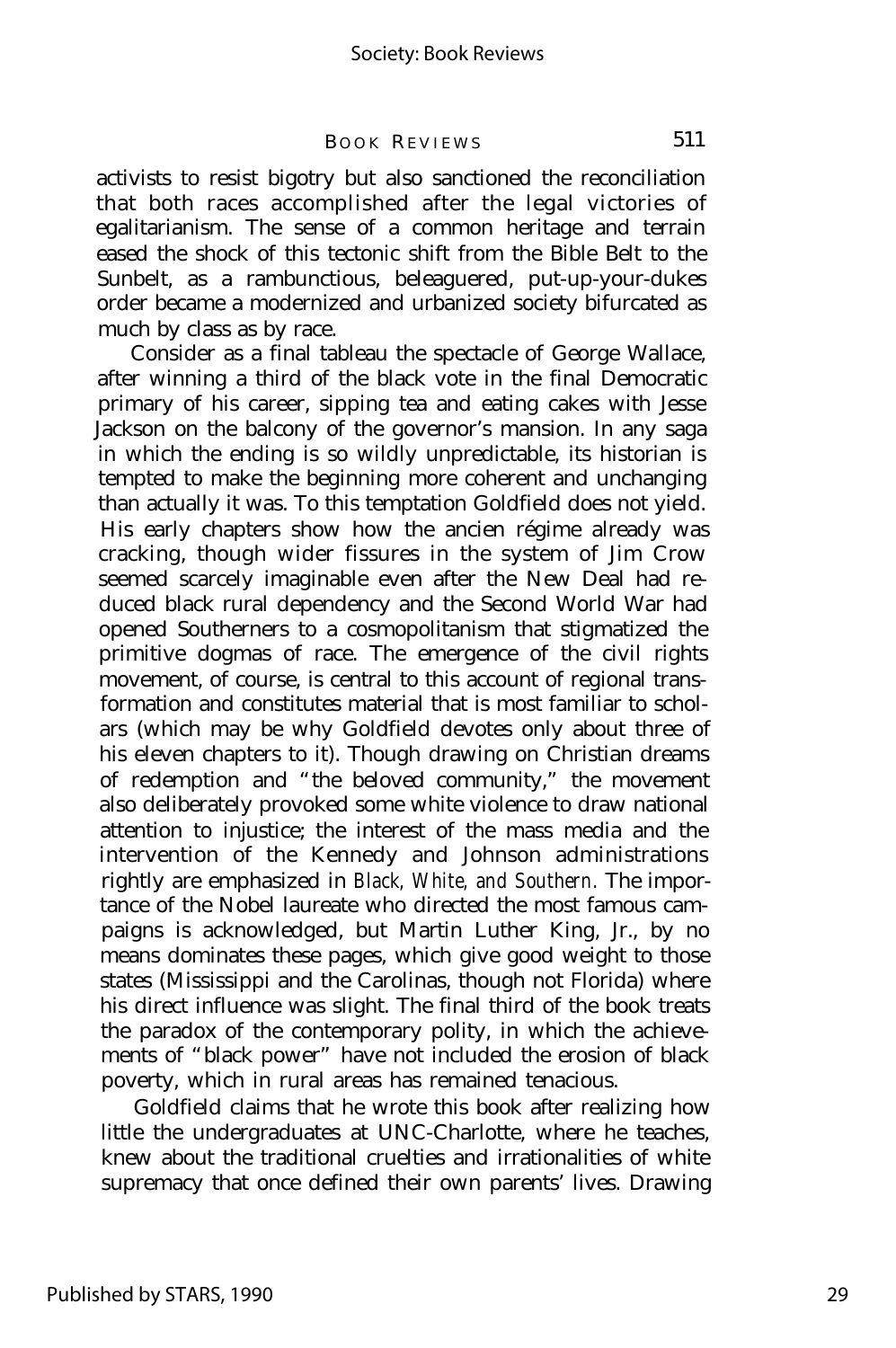upon the vast scholarly literature on southern race relations over the past five decades, *Black, White, and Southern* deserves to be appreciated as an introduction to the subject rather than as a fresh interpretation of it. This overview is better as an analysis of the events that shattered the etiquette of Jim Crow than as an anatomy of "southern culture," which mostly is described in the form of obiter dicta. Both the progeny and the students of that culture should find appealing the author's attitude, which resembles J. J. Gittes's in the film *The Two Jakes:* "I don't want to live in the past. I just don't want to lose it."

*Brandeis University* STEPHEN J. WHITFIELD

*Carnival, American Style: Mardi Gras at New Orleans and Mobile.* By Samuel Kinser. (Chicago: University of Chicago Press, 1990. xxi, 415 pp. Acknowledgments, foreword, introduction, photographs, illustrations, afterword, appendix, notes, bibliography, index. \$39.95.)

Gulf coast carnivals have been written about by authors ranging from taxicab drivers to social scientists, and accounts have spanned forms from informal and impressionistic articles, through Arthur Hardy's annual official *Mardi Gras Guide,* to scholarly monographs. Samuel Kinser, a professor of history at Northern Illinois University, brings to the subject special perspectives and reaches fresh insights. A specialist in Renaissance and early-modern French history, Kinser is familiar with European versions of carnival and the conceptual approaches of different disciplines. He takes his readers beyond the paradigms provided by anthropologists Max Gluckman and Edmund Leach and sociologist Robert Da Matta, which view carnival as "a set of rituals of 'reversal' or 'inversion' which turn the everyday world upside down," to the more inclusive model provided by Mikhail Bakhtin in his work on medieval society, which emphasizes "the engulfing quality of the carnivalesque no less than its inversion character" (p. xv). A firm believer in primary research, Kinser has participated in carnivals on different continents and uses his personal experiences to read carnivals' symbols and gestures. Putting on the robe of the semiotician, Kinser discerns "neighborly, popular, elite, and official" cultural codes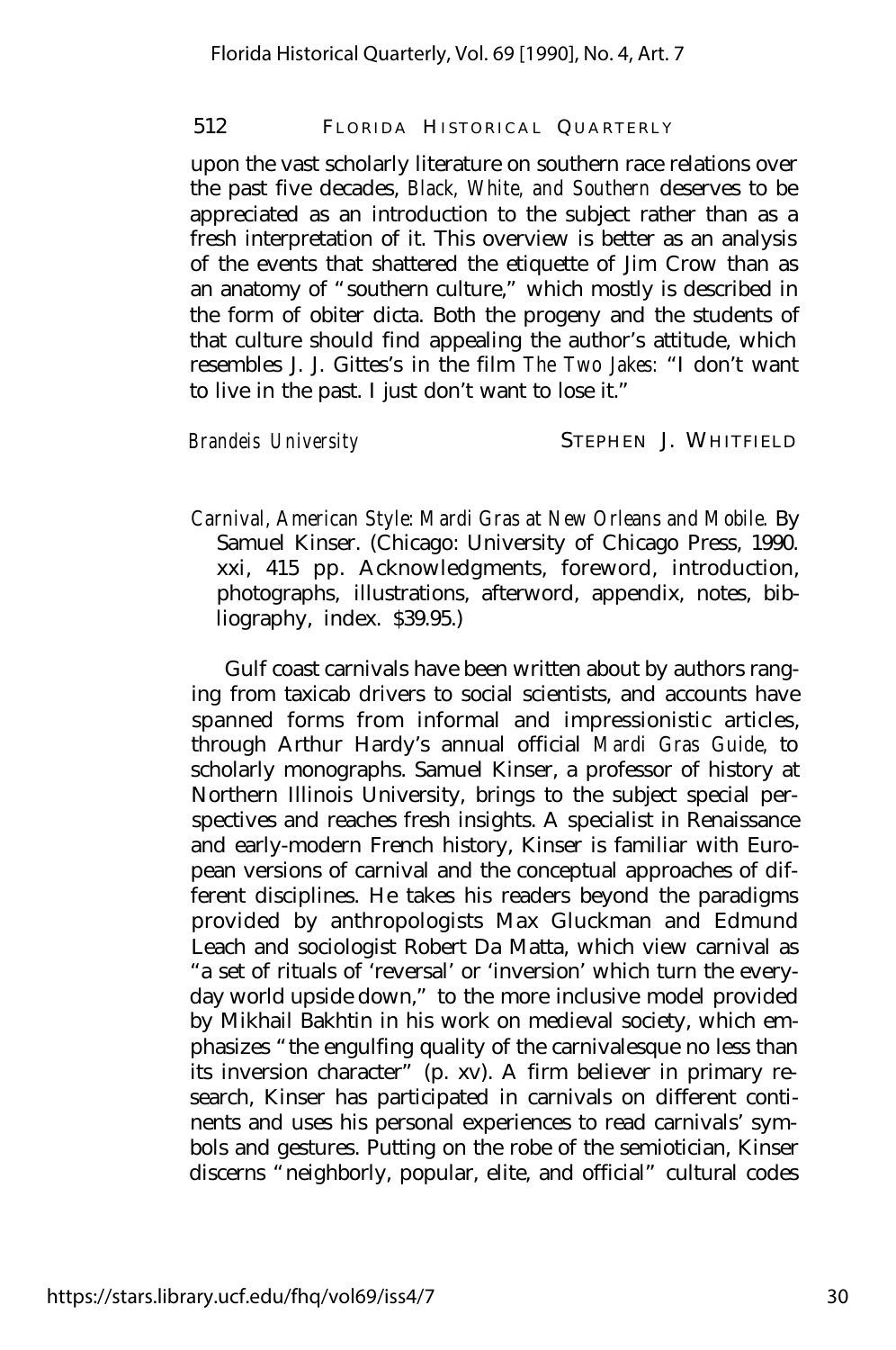and deciphers the signals sent out in masking, body painting, and throwing flour and trinkets, among other practices.

Kinser explores the impact of five crosscurrents on the origins, trends, and functions of Mardi Gras in Mobile and New Orleans. One, white society's winter festivities extending from Christmas to Lent. During the more clement season, and the lighter agricultural labor period of winter, planter and mercantile elites celebrated with banquets and balls. Masking and costuming provided contact between the sexes, races, and classes that otherwise would have been prohibited or restricted. Until the 1840s Mardi Gras was just one of many occasions, and Christmas and the Twelve Days were just as important as Carnival. Two, black society's adapting of African customs in order to preserve them. While white elites may have been motivated by Christian religious beliefs and seasonal business cycles in providing times and places for recreation, blacks utilized opportunities, like Sundays in Congo Square, to sing and dance, and maintain and adjust African traditions. Three, the Gulf Coast's proximity to and influence by Caribbean festivals. Slaves, free blacks, and whites brought ceremonial activities from Haiti, Trinidad, Jamaica, and Cuba to the Gulf Coast, where they were mixed and synthesized, and produced carnival figures such as the half-comic, half-threatening John Canoe. Fourth, the festive practices of Anglo-Americans migrating westward. Settlers to Alabama and Louisiana brought with them games and follies which acted as pressure valves for their tensions and fantasies. And finally, the commercialization of leisure time. Business and professional elites discovered that they could manage the pursuit of pleasure just as they administered their pursuit of profit. New Orleans began promoting itself in the early nineteenth century as The City That Care Forgot. In 1977 the Crescent City spent \$963,000 for advertising, police, sanitation, and other services as Carnival generated in two weeks \$50,000,000 in tourist business.

*Carnival, American Style* is based on a thorough excursion through secondary literature and contains copious illustrations of Mardi Gras invitations, advertisements, costumes, floats, parades, and balls from the nineteenth century through the twentieth. Kinser has culled his images, which include drawings done by Toan Le, from carnival bulletins and guidebooks, magazines and newspapers (primarily *Scribner's Monthly* and the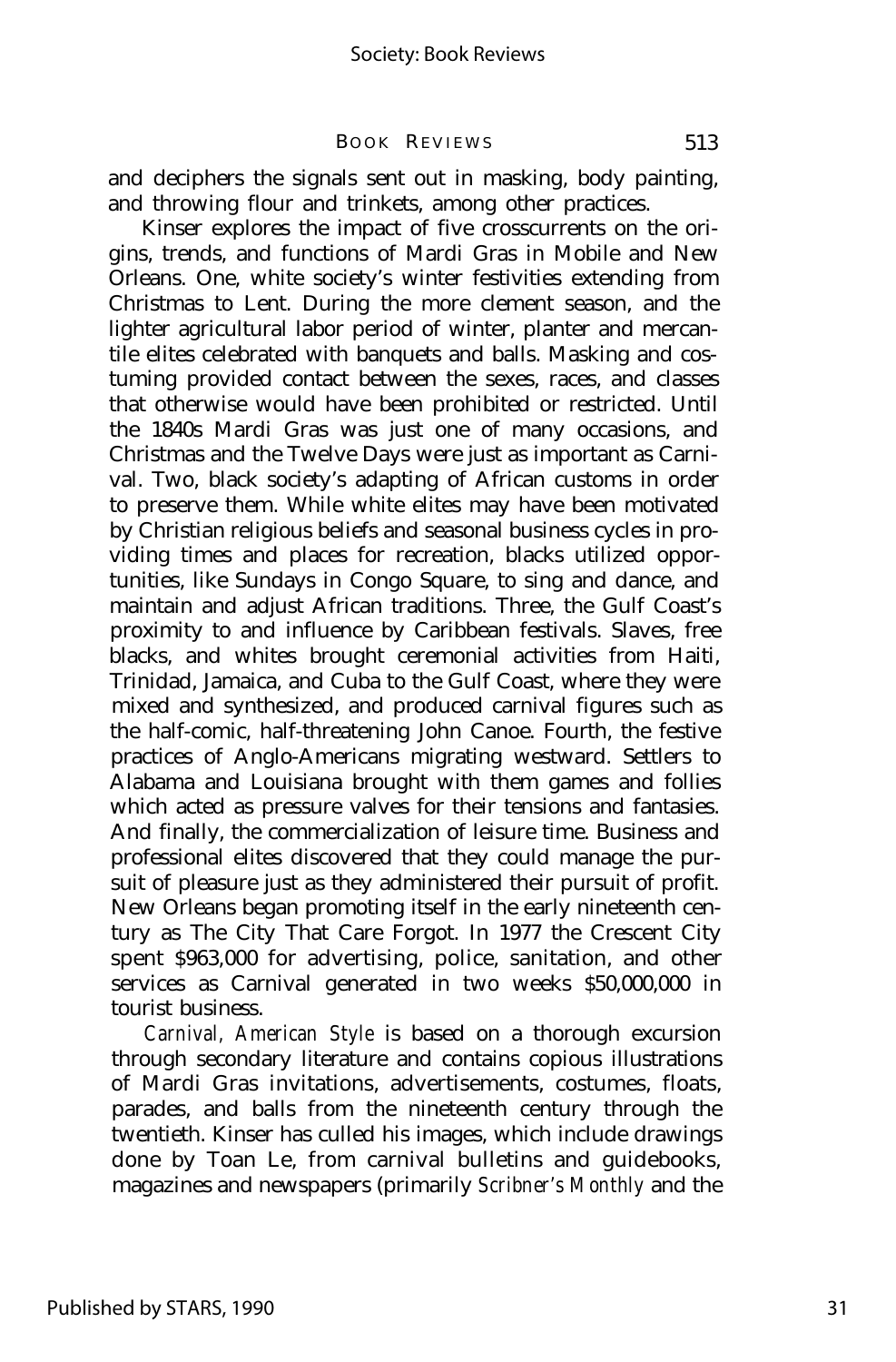*Mobile Weekly Register),* and private collectors. Kinser filled in the visual gaps with commissioned work. Norman Magden's custom photographs from Mardi Gas in New Orleans in 1987 grace this volume.

There are other routes to learning about Carnival, besides trips through literature. Mardi Gras Indian tribes, such as the Wild Magnolias and Wild Tchoupitoulas, have joined with popular performers like "Willie Lee" Turbinton and the Neville Brothers to release on records chants, songs, and music. These popular records actually are audio resources which add to the tapes made earlier by Jelly Roll Morton and conserved in the Library of Congress. Filmmakers have captured constituencies and festivities in such movies as Maurice Martinez's *Black Indians of New Orleans* (1976), Les Blank's *Always For Pleasure* (1979), and Armand Ruhlman's *Fat Tuesday* (1981). And even Samuel Kinser acknowledges that nothing can duplicate the experience of actually being there. *Carnival, American Style* points the way for studies of other civic, ethnic, and commodity-based carnivals in Florida such as Tampa's La Verbena del Tabaco and Gasparilla Festival.

*University of South Florida* ROBERT E. SNYDER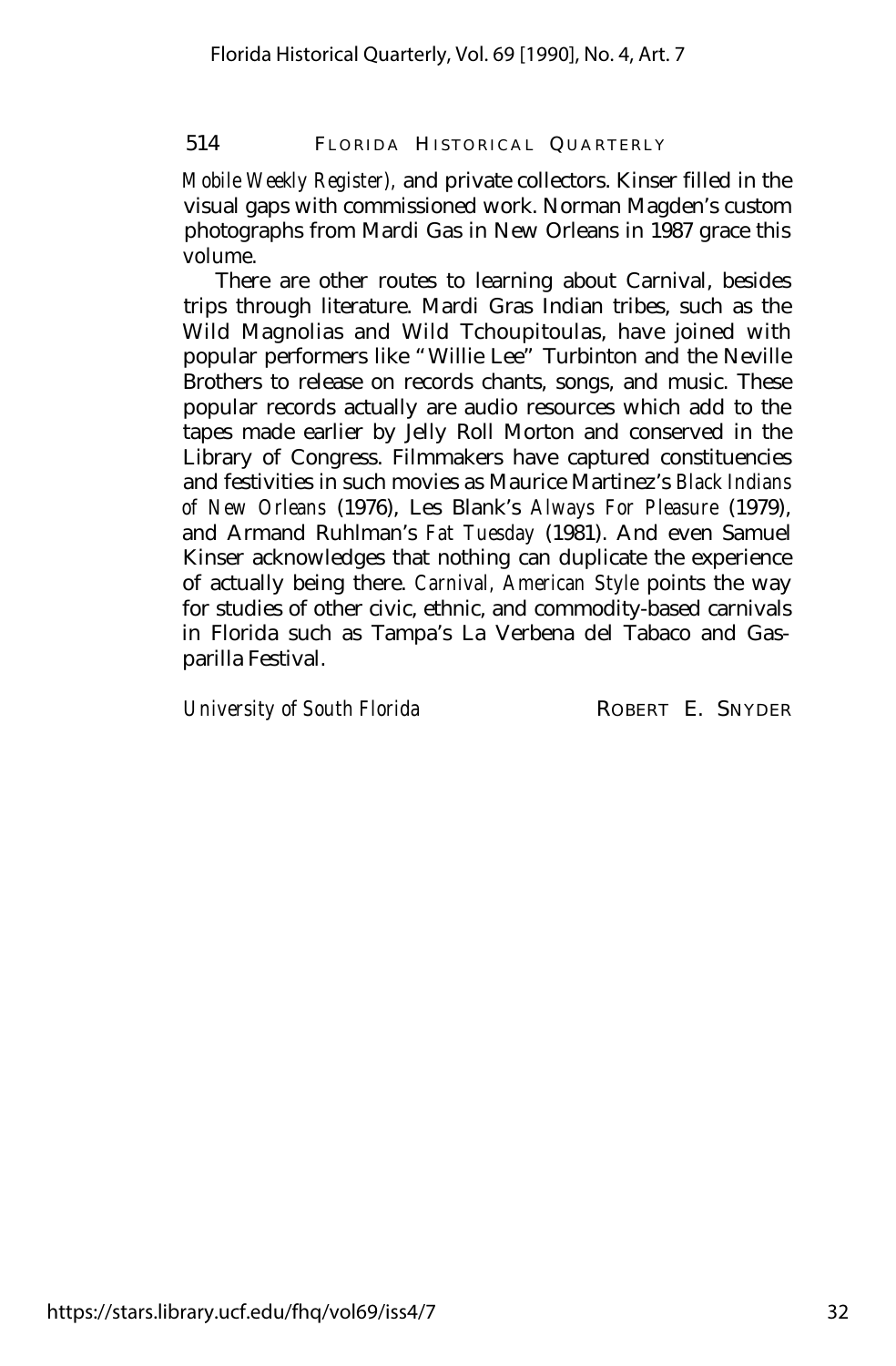# **BOOK NOTES**

*Zora! Zora Neale Hurston: A Woman and Her Community* was compiled and edited by N. Y. Nathiri, who has strong ties to Eatonville, Hurston's hometown. Nathiri, granddaughter of one of the community's early mayors, works closely with The Association to Preserve the Eatonville Community. This volume includes both previously published and new material on the community and Zora Neale Hurston. It provides information on the Hurston family and excerpts from a group interview with relatives— nieces and nephews— discussing their famous aunt. It traces the early history of Eatonville, believed to be the first incorporated town in the United States founded by blacks, and includes an essay by Alice Walker, the author of *The Color Purple,* who attended the first annual Zora Neale Hurston Festival of the Arts in January 1990. Many of the Hurston family pictures are printed here for the first time. *Zora!* was published by the Sentinel Communications Company, an affiliate of the *Orlando Sentinel.* It sells for \$24.95.

*Annie, 1856-1928: A Lifetime of Letters* is a collection of personal letters that trace the life of Annie Slade Brett of North Carolina and the lives of members of her family. She attended college in Murfreesboro and in 1881 married Dr. Benjamin Franklin Camp from Southhampton County, Virginia. The previous year Dr. Camp had moved with his two brothers to central Florida and established the community of Campville, fifteen miles east of Gainesville. They commenced a lumber manufacturing business, planted a citrus grove, and soon expanded their operations to include a brick plant, truck farming, and phosphate mining. The family moved to White Springs in 1896 where they erected a lumbering manufacturing plant and later established operations at Crystal River, Dunnellon, and Carrabelle. The earliest letter in the collection was written in 1856, and the last is one from Dr. Camp to his sister shortly after Annie's death in 1928. Most of the letters were written by Annie and her husband, father, sisters, and children. They describe their daily lives, activities, and views of the times in which they lived. A narrative connects the letters which further are amplified by notes at the end of

[515]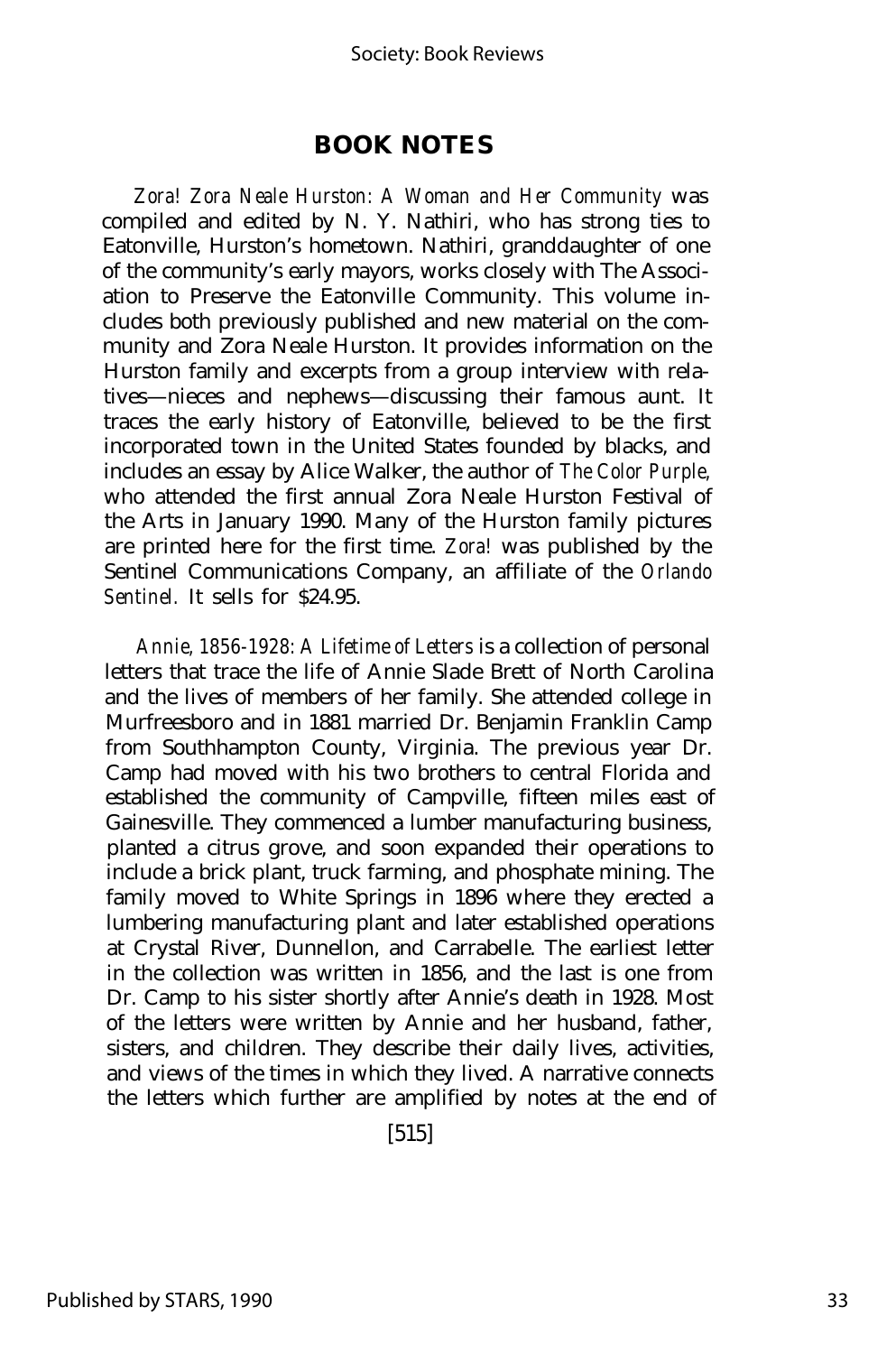each chapter. The volume was compiled by Franklin Camp Bacon in collaboration with John Council Camp. Photographs include one of the Camps' first home in Campville and near their place in White Springs. These houses remain in use as residences. Still active also is the Missionary Baptist Church that Dr. Camp built in White Springs. This book may be ordered from Frank Bacon, Publishing, 299 W. Lakeview Drive, N.E., Milledgeville, GA 31061. The price is \$22.50.

*Tales of Old Brevard,* by Georgiana Kjerulff, originally was published in 1970 and is volume two in the Local History Series of the Kellersberger Fund of the South Brevard Historical Society. It was reviewed in the *Florida Historical Quarterly,* October 1973, p. 186. The photographs are from the historical collection of Sterling Hawks, and the volume is illustrated by Katherine McLamb. The sketches are drawn from interviews, letters, journals, and unpublished manuscripts. This new edition sells for \$7.95, plus \$1.00 for postage. Order from the South Brevard Historical Society, Box 5847 FIT, Melbourne, FL 32901. The Society also will provide information about other available volumes in the Local History Series.

*The Complete Guide to Life in Florida* was compiled by Barbara Brumm LaFreniere and Edward F. LaFreniere. It provides information on environment, taxes, transportation, health care, major attractions, industries, education, weather, leisure activities, housing, population, and the cost of living in Florida. The information is presented for visitors and new and old-time residents. The *Guide* was published by Pineapple Press of Sarasota, and it sells for \$14.95.

*Patchwork & Palmettos: Seminole-Miccosukee Folk Art Since 1820,* by David M. Blackard, resulted from a 1990 exhibition sponsored by the Fort Lauderdale Historical Society. The book examines the Seminole artistic tradition, past and present, and focuses on basketry, beework, silverwork, dollmaking, fingerweaving, appliquework, and patchwork. It lists and briefly describes the ninety-two objects included in the exhibition. There are many color and black and white photographs in the volume. It may be ordered from the Fort Lauderdale Historical Society, P. O. Box 14043, Fort Lauderdale, FL 33301; the price, \$13.95.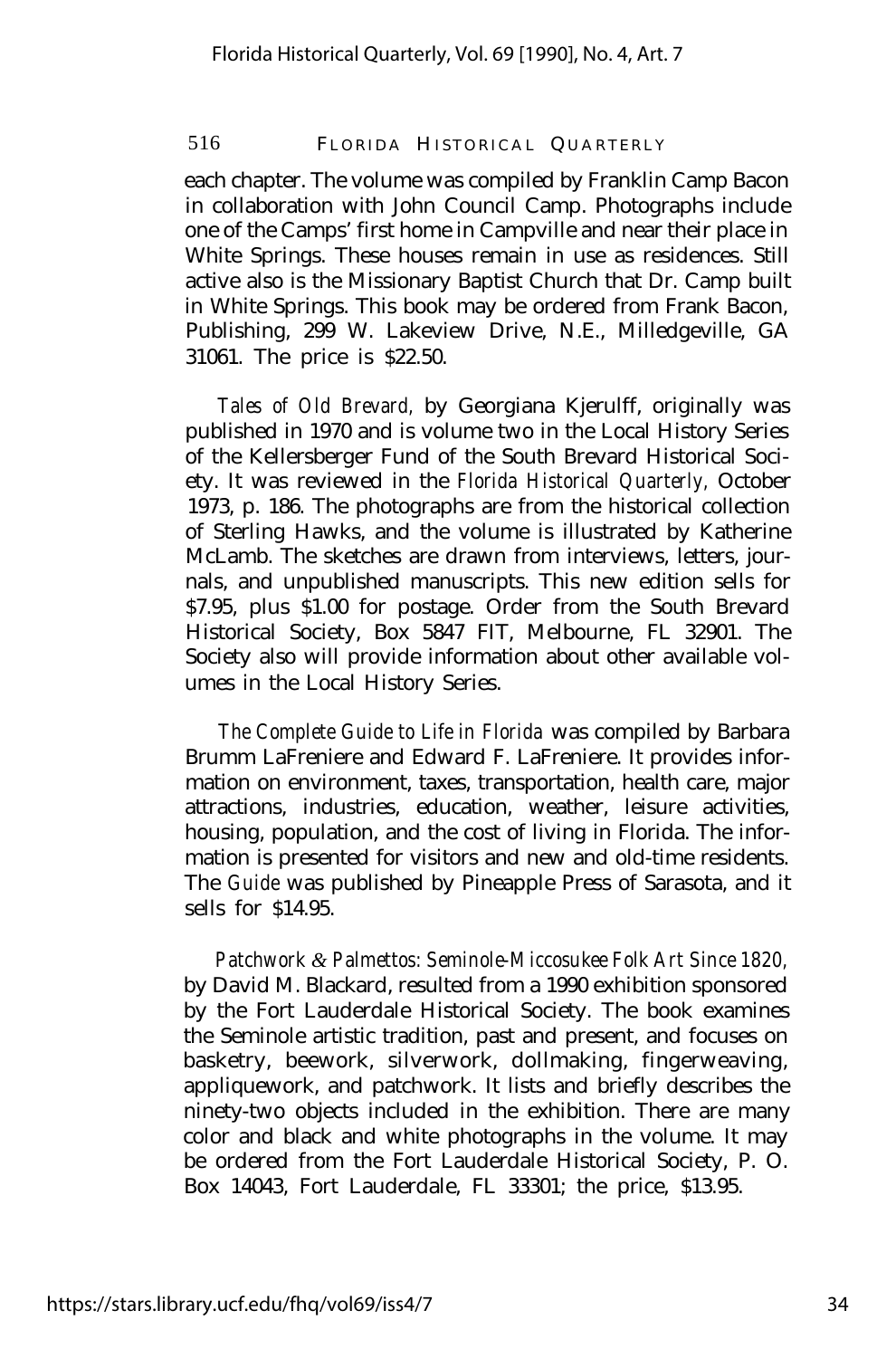# BOOK NOTES 517

*Colcorton* was written in 1944 by Edith Pope of St. Augustine. Mrs. Pope's husband, State Senator Verle A. Pope, was an influential politician in Florida, and her father also was a state senator. Mrs. Pope, a friend of Marjorie Kinnan Rawlings, also wrote about rural Florida. Her book has been reprinted, with an introduction by Rita Mae Brown, by Penguin Books, New York, in its Plume American Women Writers series. The paperback sells for \$8.95.

*Lakeland: A Pictorial History* is by Hampton Dunn, president of the Florida Historical Society. It is a revised edition of Mr. Dunn's *Yesterday's Lakeland* which was published by the city of Lakeland in 1976 to celebrate the National Bicentennial. The narrative describes the history and growth of Lakeland from its nineteenth century origins to the present. The photographs also portray the changes in Lakeland from the 1880s, when the community looked like a western town with two-story buildings, wooden sidewalks, and unpaved streets. Lakeland is described as one of Florida's most beautiful cities. Mr. Dunn's original narrative is reprinted, and he has revised and expanded the pictorial section. *Lakeland* is published by the Donning Company and sells for \$25.00.

*Miami Beach: Photographs of an American Dream* presents photographs taken in 1970 by David Scheinbaum who teaches art at the College of Santa Fe, New Mexico. At the time the photographs were taken, the 1970s, the south Miami Beach area comprised one of the largest Jewish communities in the world. Constituting a majority of the population in the area, these individuals mainly were Jewish emigres from northern cities. Mr. Scheinbaum's camera captures their daily lives in Miami— praying, sunning themselves, playing cards, drinking coffee, snoozing, talking to their friends, and perhaps dreaming of days when they were younger, healthier, and more independent. Introducing the volume is an insightful essay, "Images of Miami Beach," by Stephen M. Fain, professor of education at Florida International University. *Miami Beach* was published by Florida International University Press, Miami. The clothback sells for \$26.95; the paper, \$15.95.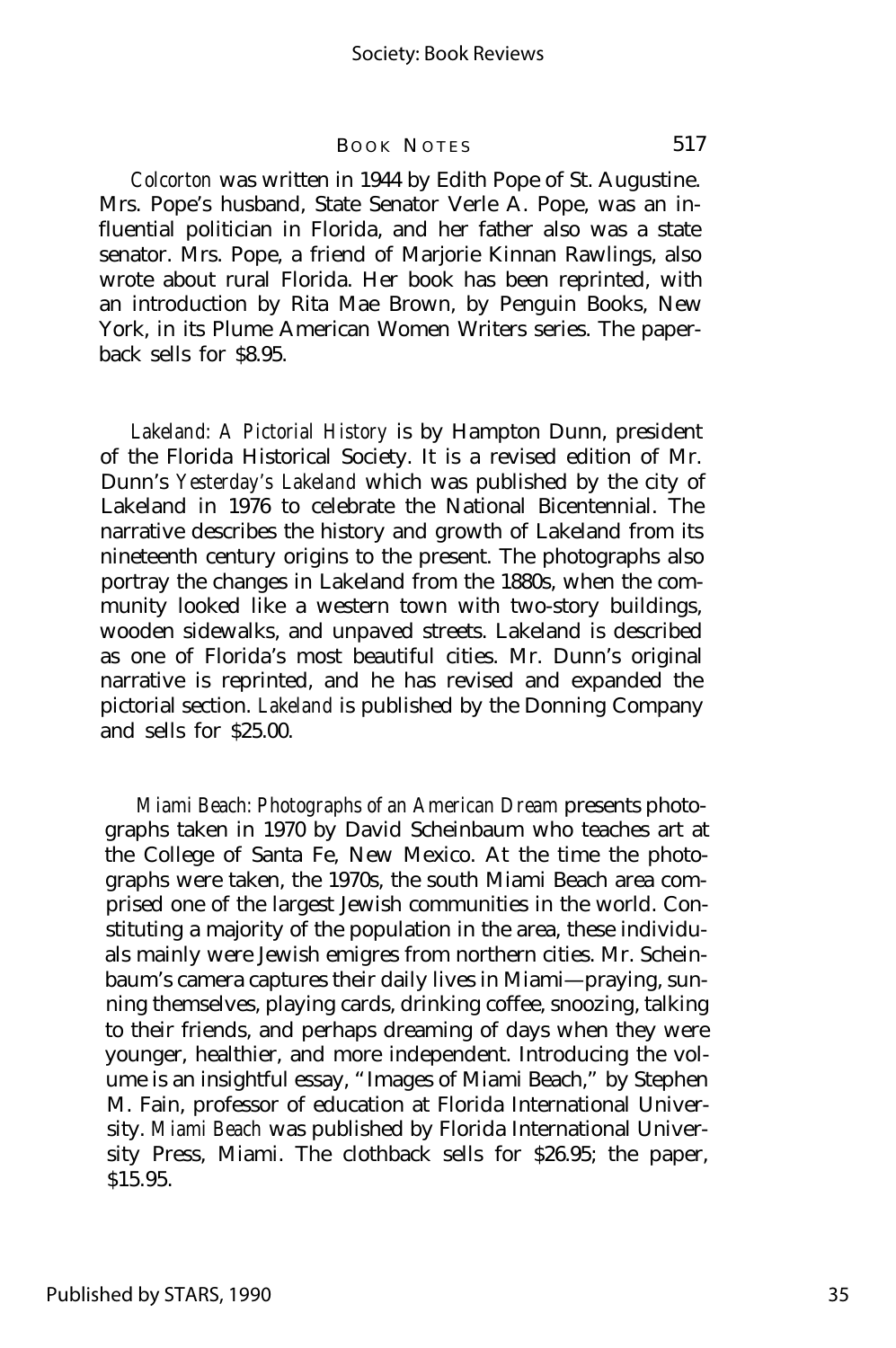*Cruisin', The Dry Tortugas Archives* is a collection of descriptions of the Tortugas, "the eleven rocky islets," sighted by Ponce de León as he and his crew sailed past the southeastern tip of Florida in May 1513. He named the islands Les Tortugas, according to the records, because his sailors were able to capture many sea turtles there. The islands were later called the Dry Tortugas because of the scarcity of fresh water. They are located approximately seventy miles west of Key West and are home for thousands of migratory birds and turtles. *Cruisin'* is by Jon and Susan M. Holtzworth, and it may be ordered from them at Pirates Cove #24, 1375 Pinellas Bayway, Tierra Verde, FL 33715. It sells for \$9.95.

*Florida Folktales* was edited by J. Russell Reaver. He divides this paperback volume into five sections: international folktales (animal tales and ordinary folktales); legends; tall tales and trickster stories; ghost tales and horror stories; and urban-belief tales. Mr. Reaver listened to many of the stories as told by older Floridians, who themselves had been told the narratives. He notes in his introduction, "[the folktales] form part of the remembered past in many sections of the state; many are directly quoted." A few people, like E. L. Rayes, had written down recollections, but mostly they are oral tales and legends. In his introduction, Reaver describes people that he met and explains how he came to hear their stories and tales. *Florida Folktales* was published by University of Florida Press, Gainesville, and it sells for \$19.50.

Colonel Grover Criswell's *1991 Compendium!* is much more than a catalogue that lists for sale antique paper money, old stocks and bonds, and autographs. With photographs of currency, state bonds, railroad bonds, exchange drafts, plantation tokens, scrip, and dozens of other items, and descriptions, Colonel Criswell presents a rich and colorful history. The items listed in his compendium are for sale, and some are handsomely priced. However, the majority are within the reach of small collectors with limited budgets, and Criswell is available to guide and counsel anyone who is starting a collection or adding to one. His *Compendium* includes postal history, army-navy-marine items (Revolutionary War through World War II); slavery materials; customs items; reference works (covering money, bonds, guns, stamps, history, ghosts, and cooking); and CSA coins, medals,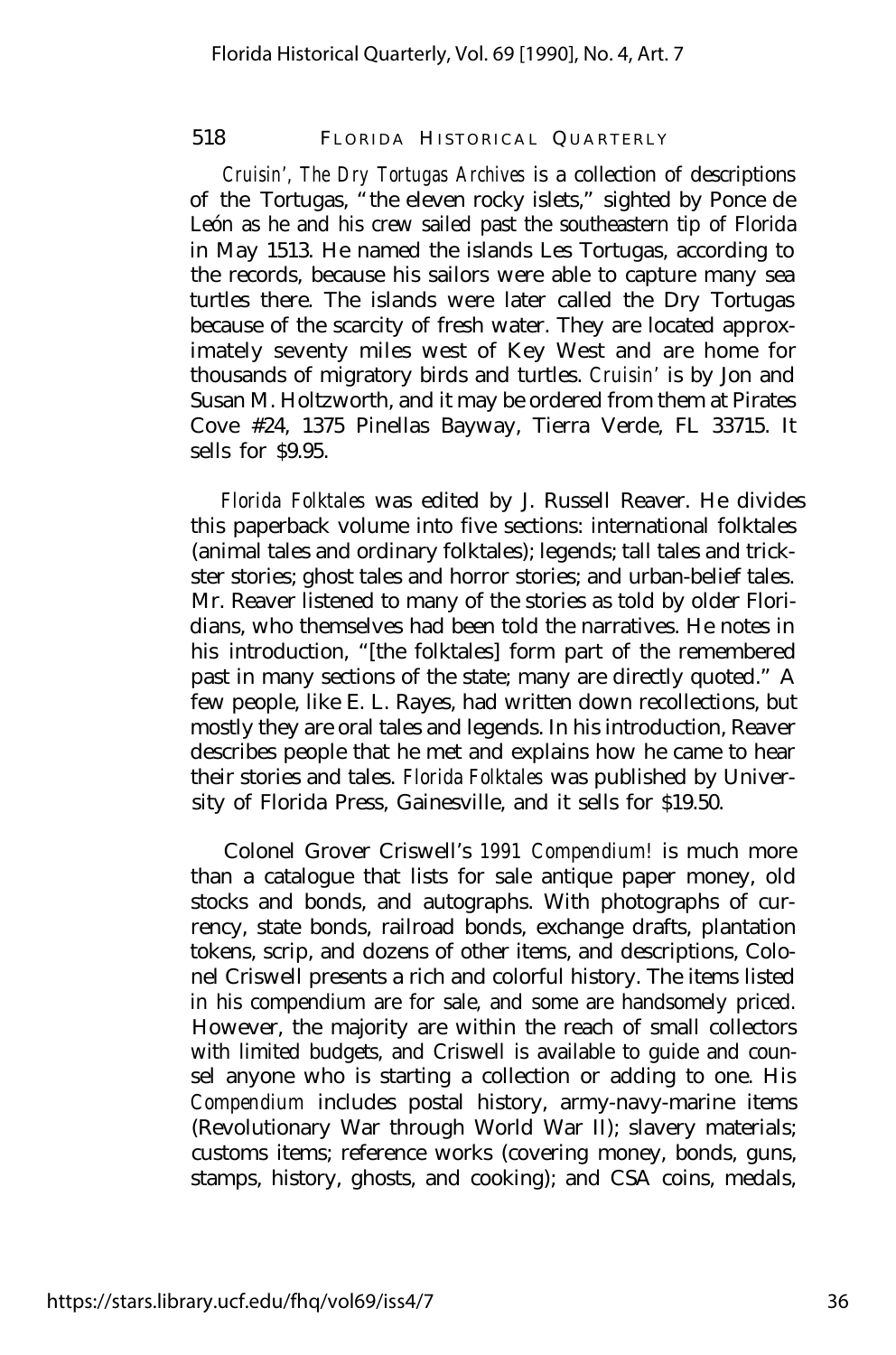# BOOK NOTES 519

seals, and papers. The volume includes an article about Colonel Criswell reprinted from *Banknote Reporter* and *Numismatic News.* Order the *Compendium* from Criswell's Publications, Fort McCoy, FL 32637. It is free with an order for \$25.00.

*Story of DeLand and Lake Helen Florida,* by Helen Parce De-Land, was reprinted by the West Volusia Historical Society to commemorate the opening of the restored and refurbished Henry DeLand House, the Society's headquarters in DeLand. The author was the daughter of the city's founder, and she writes of her memories of the area. *Story of DeLand* was published in 1928. The reprint sells for \$20.00 and may be ordered from the West Volusia Historical Society, P. O. Box 733, DeLand, FL 32721.

The Volusia County Historical Commission has reprinted *Volusia County Past and Present* by T. E. Fitzgerald, prominent Daytona Beach newspaper editor and civic leader. *Volusia County* was first published in 1937. The reprint sells for \$25.00. It may be ordered from the Volusia County Historical Commission, 252 South Beach Street, Daytona Beach, FL 32214.

*Some Account of the Design of the Trustees for establishing Colonys in America, by James Edward Oglethorpe,* was edited by Rodney M. Baine and Phinizy Spalding. It was published by University of Georgia Press, Athens. This manuscript, which was written around 1731 as a pamphlet for potential donors to and settlers in Georgia, never was published. The manuscript was discovered in the Tampa-Hillsborough Library, where it incorrectly was ascribed to Benjamin Nartyn, first secretary to the Georgia Trustees. The manuscript is a quarto of 110 pages. The editors have left the preface, comprising nineteen manuscript pages, virtually untouched. However, the text, ninety-one manuscript pages, earlier had been revised considerably as though it were intended for publication. Two authors apparently contributed to the manuscript: the original work is in ink, and most of the revisions are in pencil. According to the evidence examined by the present editors, there is no reason to doubt Oglethorpe's original authorship. Professors Baine and Spalding detail their investigation in the introduction to this edition. *Some Account* is a blueprint of Oglethorpe's plans for Georgia. He was determined to avoid the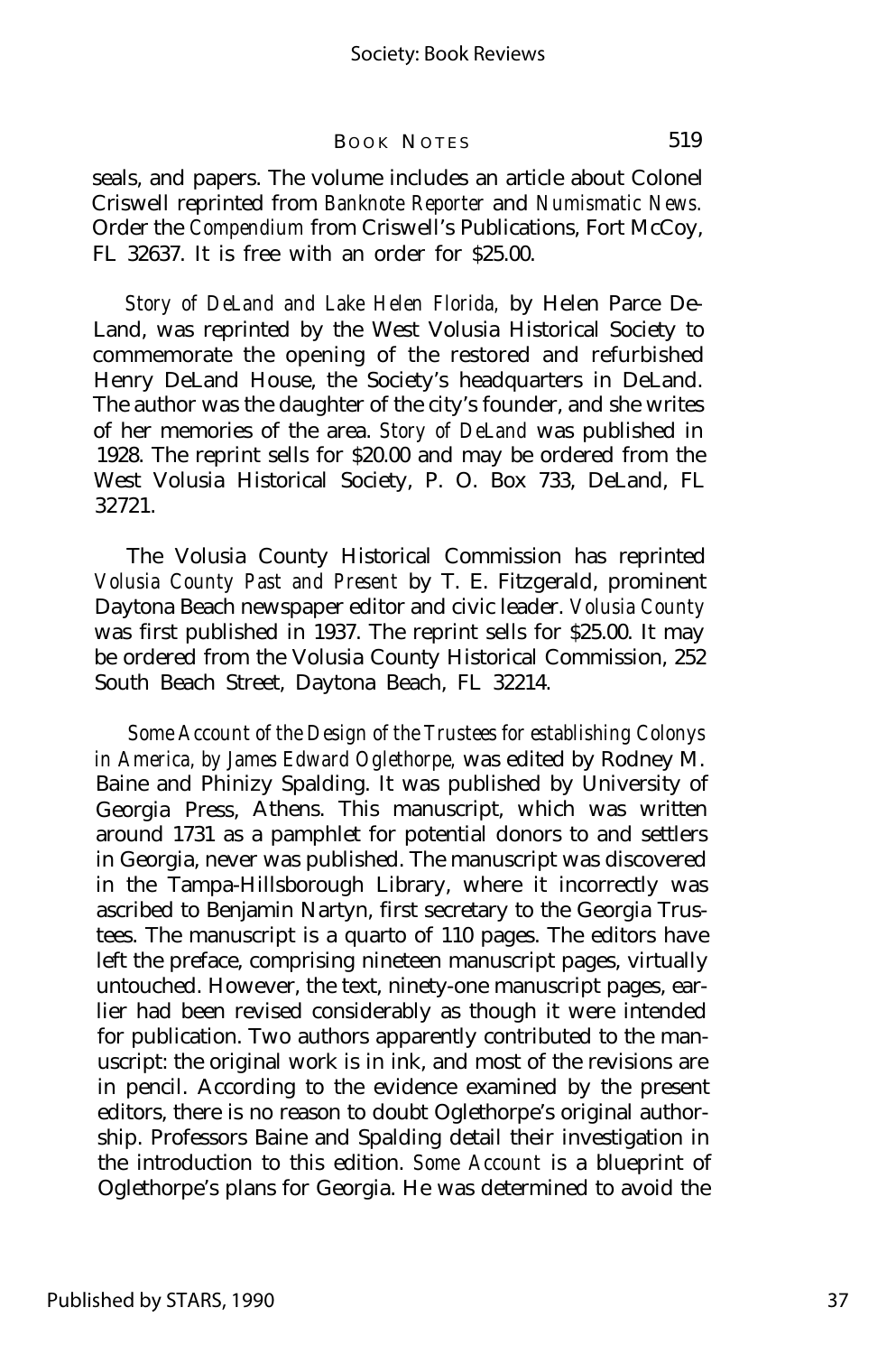sort of corruption and speculation found in South Carolina and proposed innovations related to land use, slavery, Indian population, and other matters. *Some Account* sells for \$25.00.

*A New Perspective: Southern Women's Cultural History from the Civil War to Civil Rights* contains the papers delivered at a conference held in May 1988 at the National Museum of Women in the Arts, Washington, DC. The purpose of the conference was to examine contributions to the South in the 100-year period since 1860 and to plan future humanities programs for out-ofschool adult audiences based on new research. Support for the symposium came from the southern state humanities councils. Ann Henderson, executive director of the Florida Endowment for the Humanities, played a leading role in the planning for the Washington conference. The Jessie Ball duPont Religious, Charitable, and Educational Fund also supported the symposium and publication. The papers were edited by Priscilla Cortelyou Little and Robert C. Vaughan. Nancy A. Hewitt of the University of South Florida presented a paper entitled, "Southern Women and Work," in which she examined the role that women played as mothers and wives of tobacco cigar workers in Ybor City and as workers themselves. Other paper presenters included Elizabeth Janeway, Nancy F. Cott, Jacqueline Jones, Jessie J. Poesch, Thadious M. Davis, Judith Lang Zaimont, Mary Brown Hinely, and Ann Firor Scott. *A New Perspective* was published by the Foundation for the Humanities, Charlottesville, Virginia; it sells for \$10.00.

*The Creation of Modern Georgia, A Sociopolitical History of the State* first was published in 1983. Numan V. Bartley, Coulter Professor of History at the University of Georgia, has enlarged and updated the book with two additional chapters. The revised edition places greater emphasis on the urbanization, industrialization, and diversification of twentieth-century Georgia. The paperback edition sells for \$12.95.

*King Cotton and His Retainers: Financing and Marketing the Cotton Crop of the South, 1800-1925,* by Harold D. Woodman, has been reprinted by the University of South Carolina Press in its Southern Classics Series. It is a study of the cotton factorage